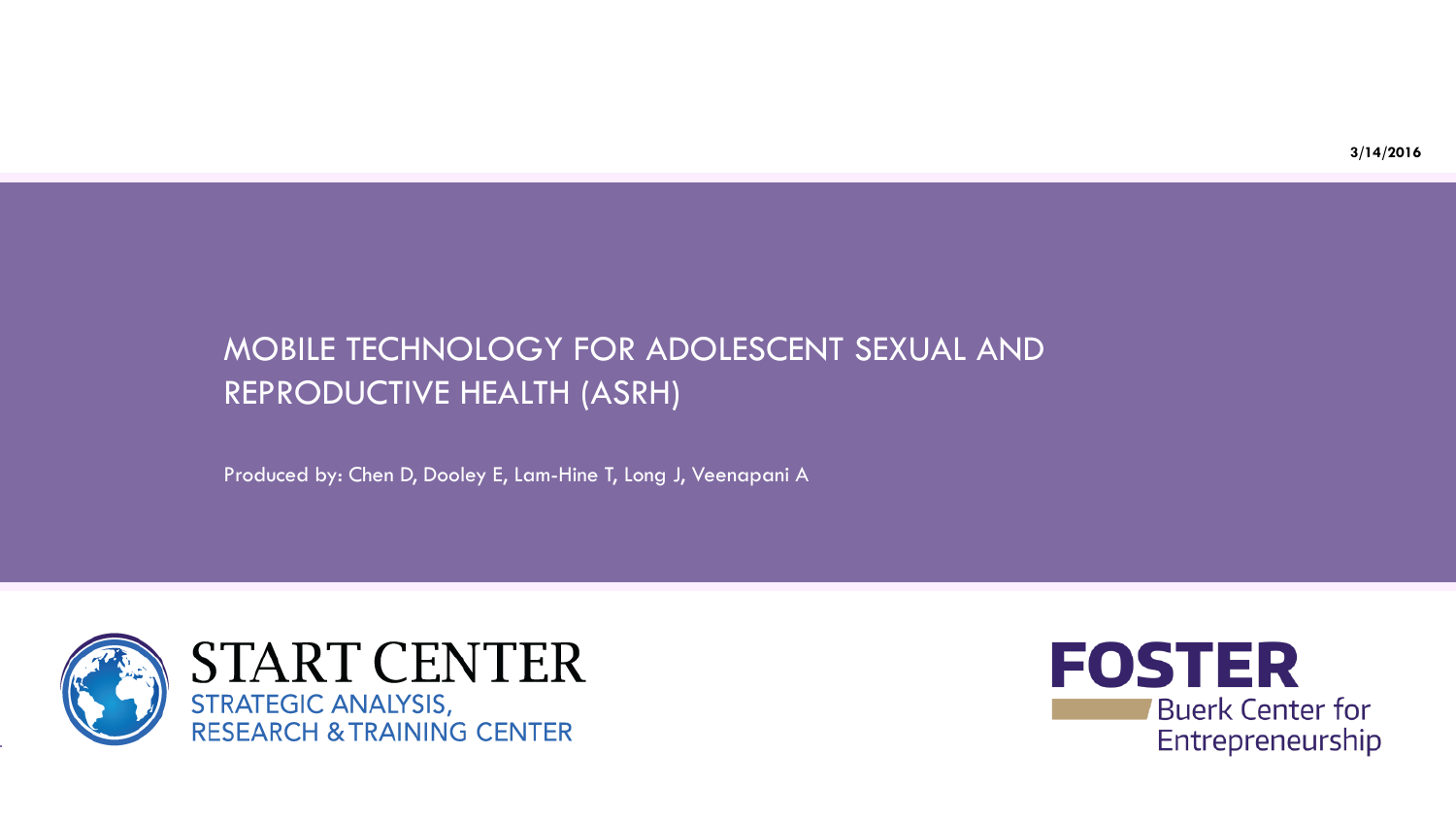## Agenda

| <b>Section</b>                  | Page             | <b>Mins</b>    |
|---------------------------------|------------------|----------------|
| <b>Executive Summary</b>        | 3                | $\overline{2}$ |
| Methodology                     | $\boldsymbol{4}$ | 3              |
| mHealth Framework               | 8                | $\overline{5}$ |
| Literature & Interview Analysis | 10               | 10             |
| <b>Knowledge Gaps</b>           | 20               | 5              |
| Way Ahead                       | 21               | 5              |
| <b>Discussion</b>               | 22               | 20             |
|                                 |                  | 50             |



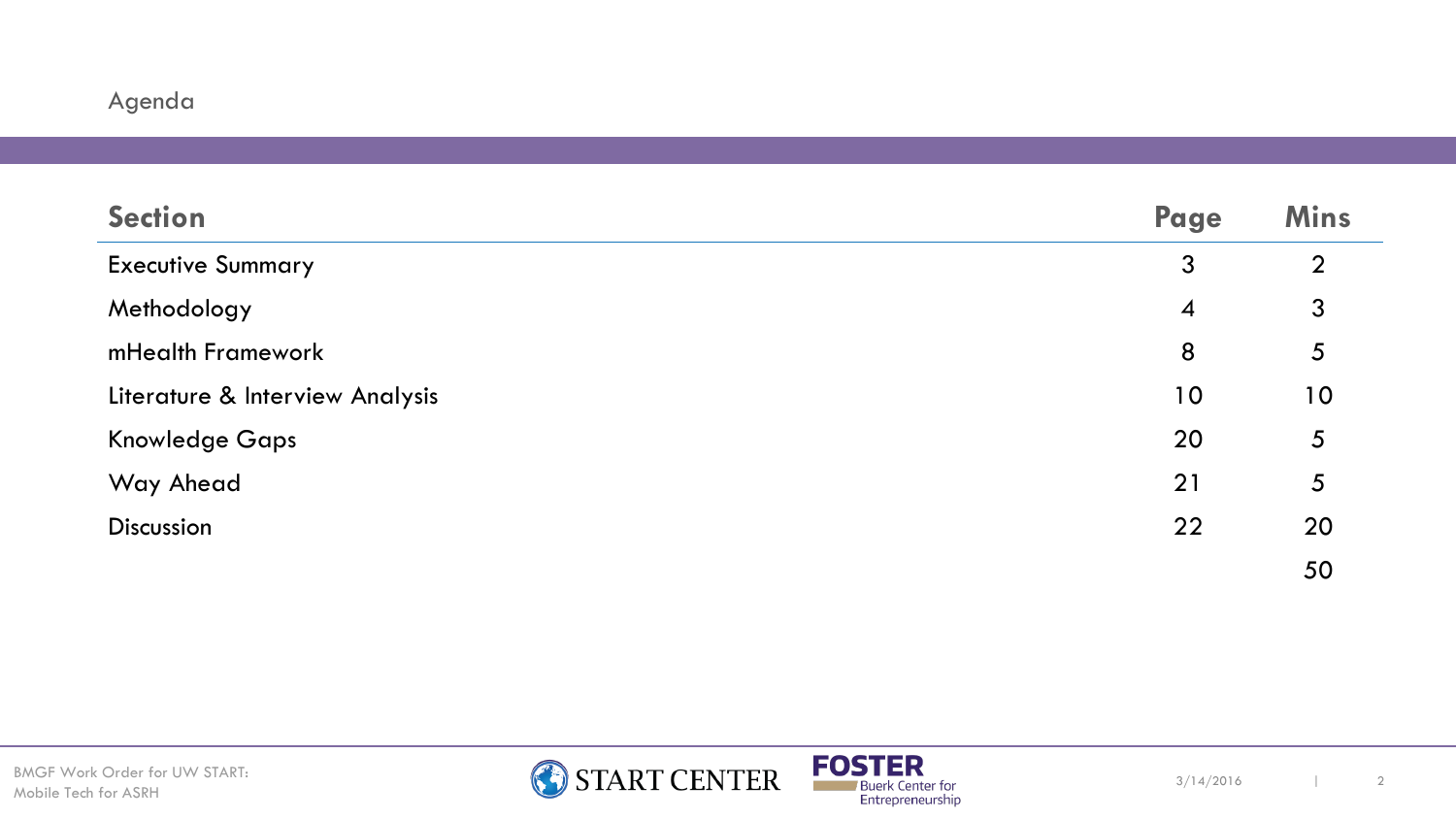## **Executive Summary**: mHealth deemed effective, needs more research around sustainability

| Situation &<br><b>Objective</b> | The Foundation believes mobile technology is an effective way to reach youth with limited access to SRH information<br>$\Box$<br>However, there is limited knowledge around the efficacy of these programs since the field is in a pilot phase<br>$\Box$<br>START team engaged to conduct literature review, interview experts, and deep dive into case studies<br>$\Box$   |
|---------------------------------|-----------------------------------------------------------------------------------------------------------------------------------------------------------------------------------------------------------------------------------------------------------------------------------------------------------------------------------------------------------------------------|
| Key<br><b>Insights</b>          | Mobile based programs are showing improved ASRH behaviors and outcomes in low resource settings<br>$\Box$<br>Focus on the overall ecosystem, not just the individual program<br>$\Box$<br>Feature phones, smartphones, and digital media deserve consideration in tandem with SMS programs<br>$\Box$                                                                        |
| Gaps &<br><b>Next Steps</b>     | Gaps in evidence are primarily related to:<br>$\Box$<br>Longitudinal peer reviewed research<br>о<br>Sustainability & institutionalization (Costing, M&E)<br>о<br>Targeted customer segmentation<br>о<br>Metrics & analytics<br>о<br>Potential next steps: investing in further evidence, convening stakeholders, and addressing broader systemic issues impacting ASRH<br>□ |



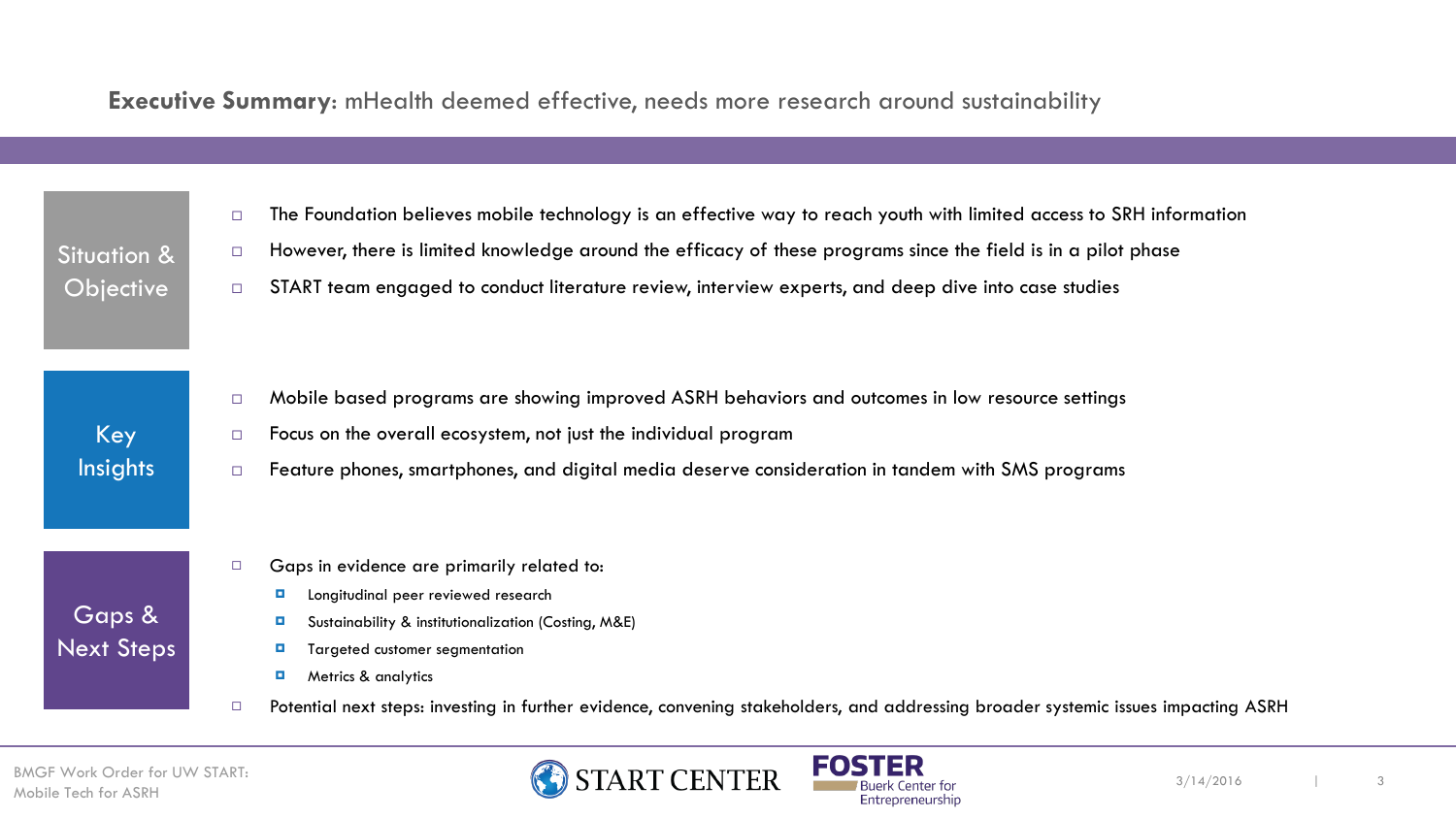**Methodology**: A three-pronged approach to capture best of academic and non-academic thinking



**FOSTER** 

**Juerk Center for** Entrepreneurship



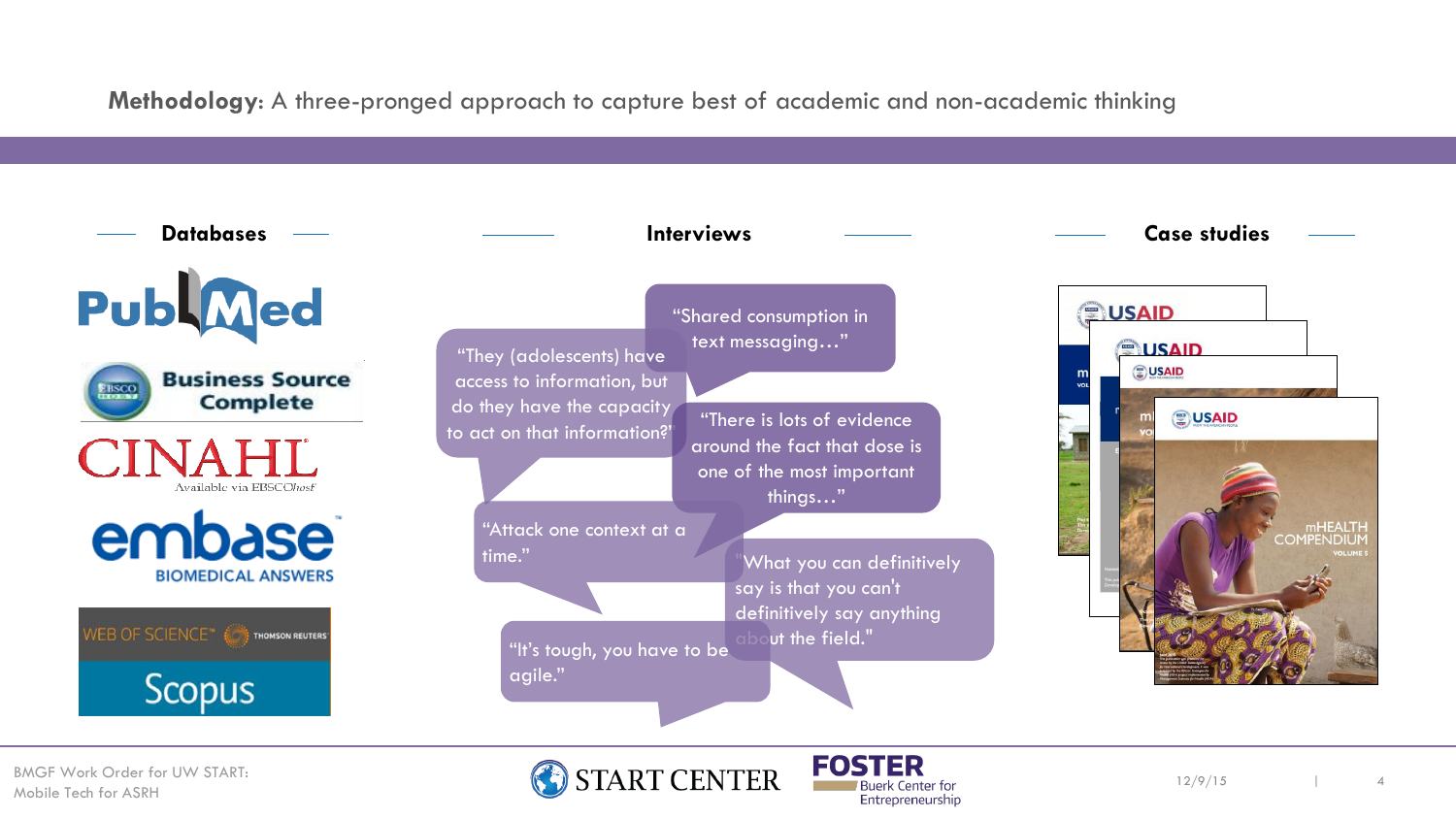## **Literature Review Overview**: Focus on mobile ASRH solutions catering to adolescents in LMICs



Jerk Center for Entrepreneurship



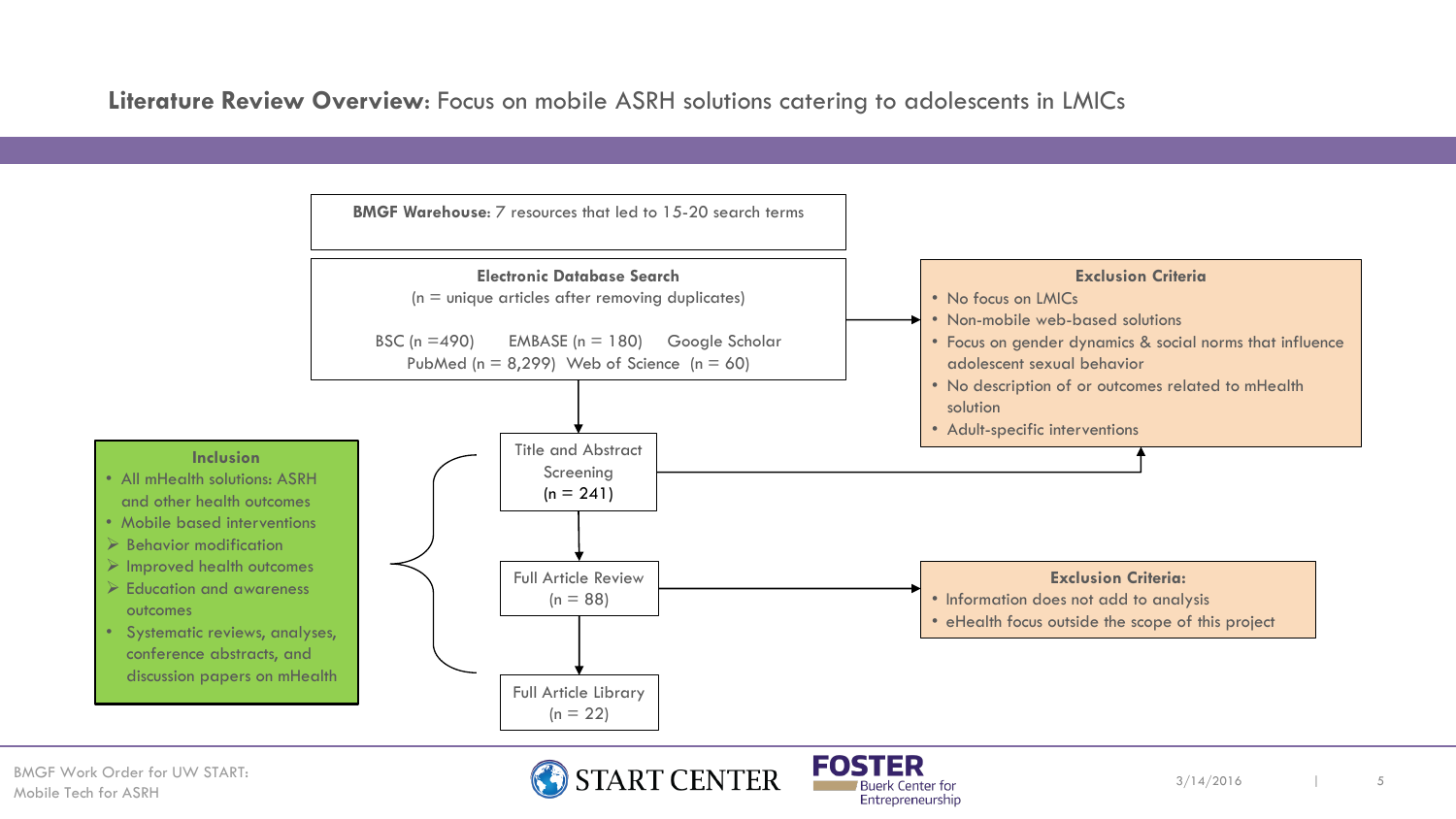## **Interview Overview**: focus on broader eHealth solution set for SRH catered to adolescents and adults in LMICs

#### **Interview List**

- Kelly L'Engle (USF), 2/11
- Gywn Hainsworth (BMGF), 2/12
- Sylvia Wong (UNFPA), 2/17
- Jonathon Jackson & Ryan Hartford (Dimagi), 2/18
- Marion McNabb (Pathfinder), 2/19
- Catherine Lane (USAID),  $3/2$
- Stephanie Oula (UNF), 3/1
	- Hanna Smalley
	- ‒ Daniela Ligiera

### **Interview Takeaways**

#### • **Systemic issues must be considered and addressed**

- − SMS programs cannot exist in isolation
- − The ability to act on information is critical

### • **Program design is a way to get around systemic issues**

- − It's not the technology, it's the message that matters
- − Content needs to fit local context
- − Content **has** to take into account availability & access
- − Program design should embed human contact
- − Device ownership is tricky; must be kept in mind while designing interventions
- **The way forward is uncharted and exciting** 
	- −While there is not a lot of evidence out there, the field needs to move forward with intuition and adding value from a normative perspective
	- − Technology evolves very fast and costing will evolve with it
	- − There is a need for advocacy: lessons learned need to be disseminated widely as field transitions out of pilot phase



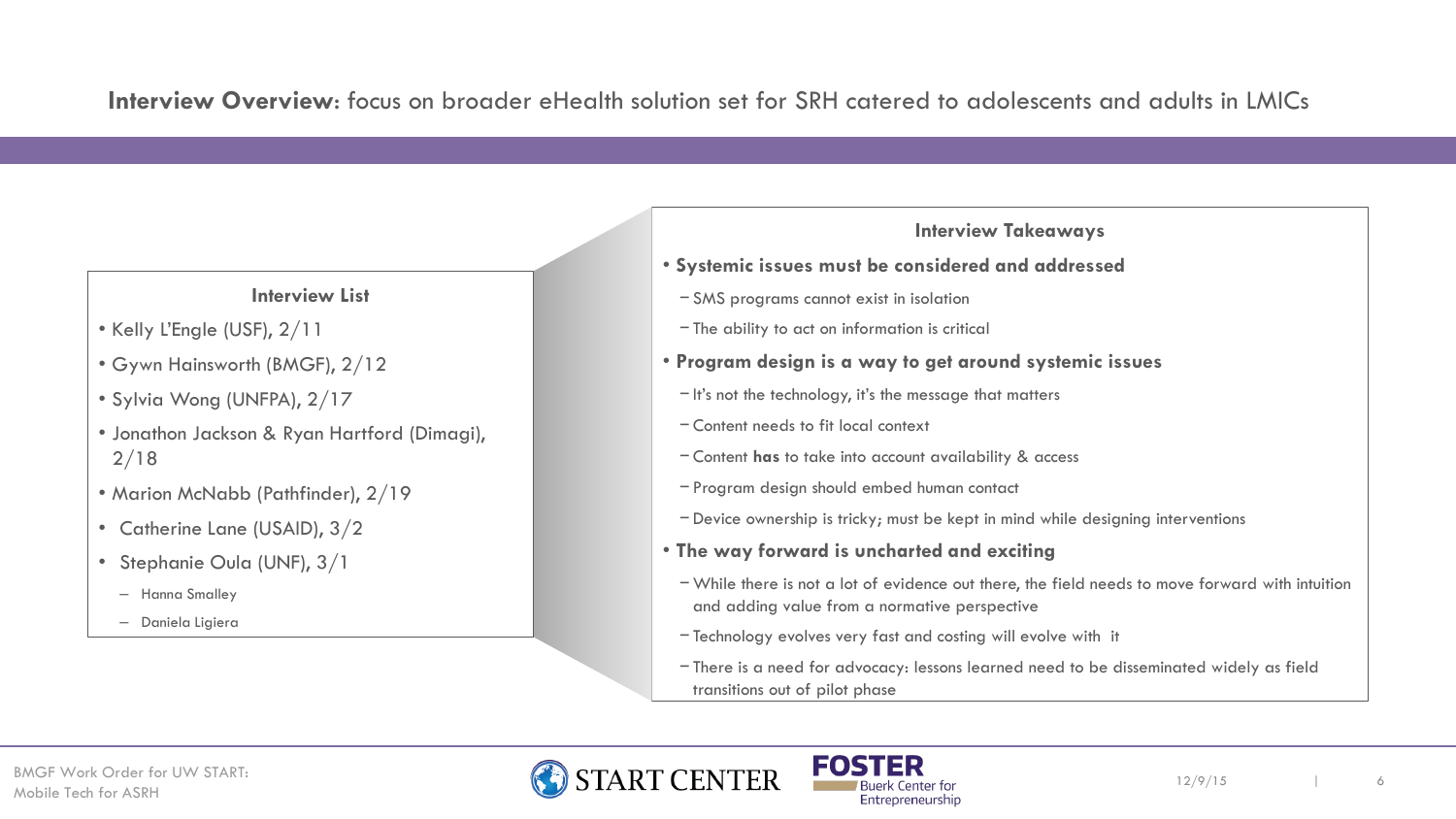## **Case Study Overview**: focus on SRH and non-SRH eHealth solutions catered to adolescents and adults in LMICs

## **mHealth Compendiums Compendiums Compendiums Case Study Analysis**



| <b>Program Name</b>                             | <b>Source</b>                                                                            | Year | <b>Demographic</b>                 | <b>Health focus tags</b>    | Geography          |
|-------------------------------------------------|------------------------------------------------------------------------------------------|------|------------------------------------|-----------------------------|--------------------|
| Chakruok Interactive Radio Program              | USAID mHealth Compendium vol 1 2010-2011                                                 |      | Married girls                      | HIV, Family planning Kenya  |                    |
| Workplace-based SMS Awareness Campaign          | USAID mHealth Compendium vol 1 2009- present?                                            |      | Private sector emplo HIV, STIs     |                             | Uganda (4 privat   |
| MAMA Bangladesh, South Africa, Nigeria, India   | USAID mHealth Compendium vol 2 2012-present                                              |      | Parents                            | <b>MNCH</b>                 | Bangladesh, Sou    |
| <b>MIRA Channel</b>                             | USAID mHealth Compendium vol 3 2012-present                                              |      | Low-literate women MNCH            |                             | India              |
| <b>Wired Mothers</b>                            | USAID mHealth Compendium vol 3 2009-2010                                                 |      | Women of childbear Antenatal care  |                             | Zanzibar           |
| <b>EMPower II</b>                               | USAID mHealth Compendium vol 4 2012-2014                                                 |      | Adolescent                         | <b>HIV</b>                  | Ghana              |
| No-Yawa                                         | USAID mHealth Compendium vol 4 2013-present                                              |      | Adolescent                         | Family planning             | Ghana              |
| Alive & Thrive                                  | USAID mHealth Compendium vol 5 2010-present                                              |      | Adolescent                         | Newborn Health              | Nigeria originally |
| mCenas!                                         | USAID mHealth Compendium vol 4 2013-2014                                                 |      | Adolescent                         | Family planning             | Mozambique         |
| CycleTel™                                       | USAID mHealth Compendium vol 1 2009-present                                              |      | Women of childbear Family planning |                             | India              |
| Mobile 4 Reproductive Health (m4RH)             | USAID mHealth Compendium vol 1 2009 - present                                            |      | Adolescents, CHWs Family planning  |                             | Kenya, Tanzania    |
| SMS and IVR to Improve Family Planning Services | USAID mHealth Compendium vol 1 2011 - ? (unicear if s Women of childbear Family planning |      |                                    |                             | Kampala, Ugand     |
| Text Me! Flash Me! Call me!                     | USAID mHealth Compendium vol 1 2008 - ? (unicear if : MARPS (MSM, fem HIV, STIs          |      |                                    |                             | Ghana              |
| JustTested                                      | USAID mHealth Compendium vol 2 2012 - present                                            |      | Everyone                           | <b>HIV</b>                  | South Africa       |
| Tobacco Kills: Say No & Save Lives              | USAID mHealth Compendium vol 2 2013 - present                                            |      | Everyone                           | Smoking cessation           | Uganda             |
| <b>Project Khuluma</b>                          | USAID mHealth Compendium vol 5 2013 - present                                            |      | Adolescent                         | <b>HIV</b>                  | South Africa       |
| <b>MomConnect</b>                               | USAID mHealth Compendium vol 5 2014 - present                                            |      | Pregnant women                     | Maternal Health             | South Africa       |
| iCycleBeads™                                    | USAID mHealth Compendium vol 1 2010 - present                                            |      | Women of childbear Family planning |                             | Worldwide          |
| Wazazi Nipendeni (Parents, Love Me)             | USAID mHealth Compendium vol 2 2012 - present                                            |      | Parents                            | MNCH, Malaria, HIV Tanzania |                    |
| NightWatch: Mobile                              | USAID mHealth Compendium vol 3 2012                                                      |      | Everyone                           | Malaria                     | Tanzania           |
| Shujaaz.FM                                      | https://www.usaid.gov/kenya/fact-sh 2011-2013                                            |      | Adolescents                        | Political Engagement Kenya  |                    |

**Data dimensions**: program description, year, demographic, health focus, geo, scale, intended outcome, behavior change, rev/cost, dosage, intensity, implementer, donor, social media use, learnings



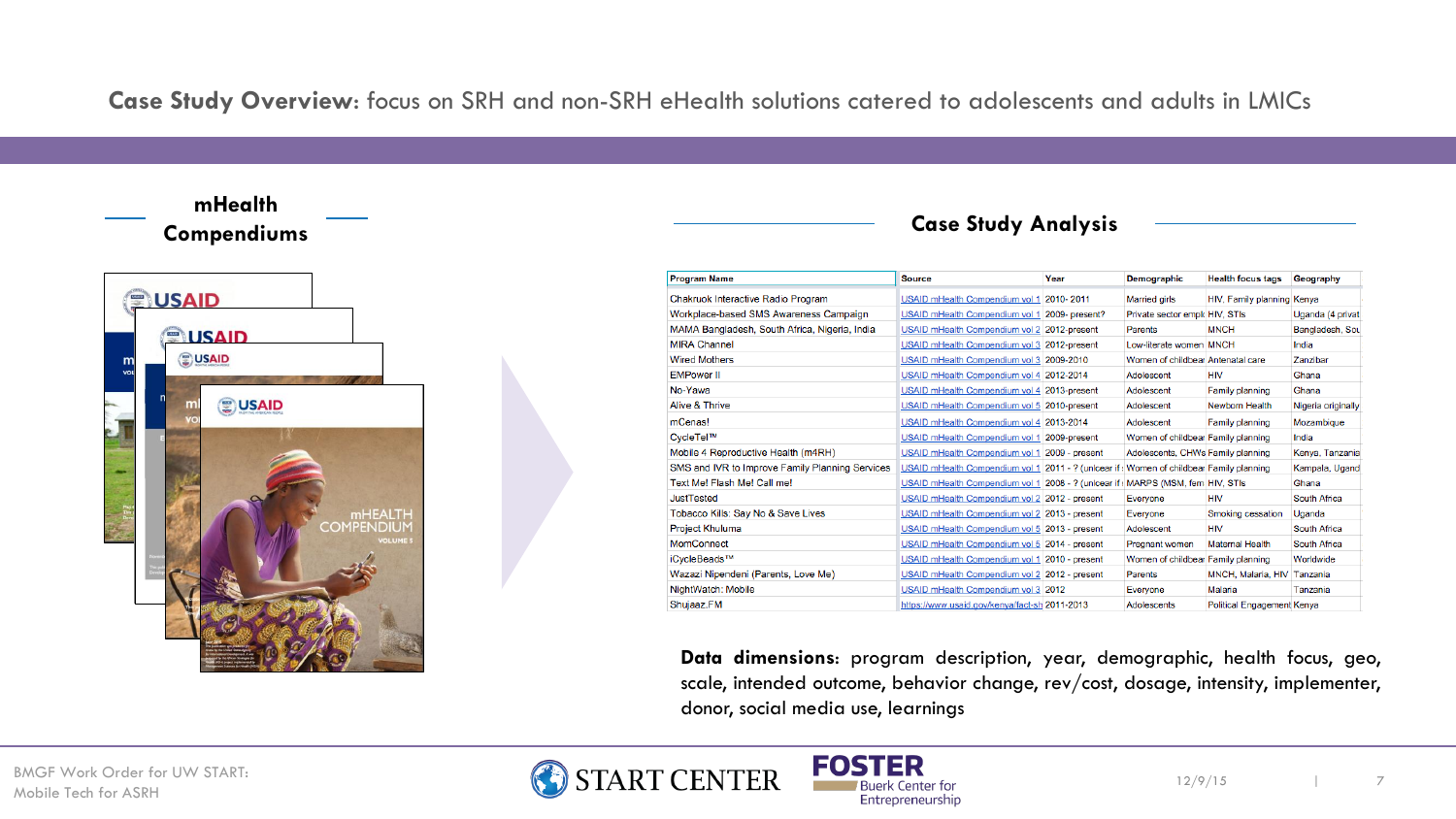**Analysis**: Creating a framework to aggregate insights from literature review, interviews, and case studies



**Current Ecosystem**

**FOSTER** 

Jerk Center for Entrepreneurship

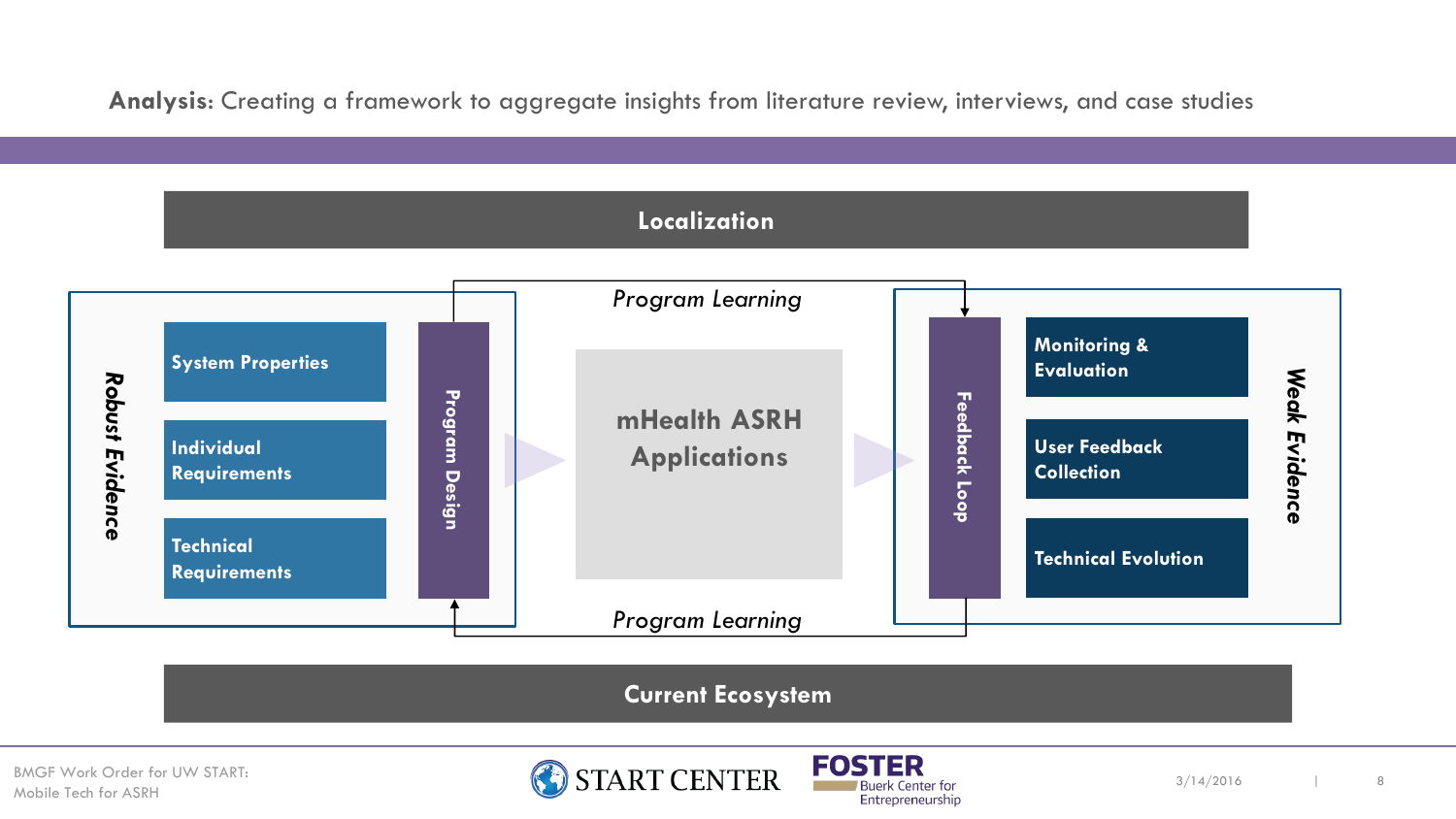## **Illustrative Case Study:** Chakruok Radio Programme - Expanding access to reproductive health and HIV information for married adolescent girls in Kenya



#### **Program Overview**

**Location:** Kenya, 2010-11

**Implementers:** Population Council through the APHIA II Operations Research Project, in partnership with Well Told Story and the Kenyan Ministry of Public Health and Sanitation

**Donor**: USAID

**Users:** 485 MAG and 202 partners

**Platforms:** Radio, Facebook, SMS

**Outcome:** Increased uptake of FP services among married girls, increased ability and willingness to negotiate with partners, increased partner support for MAGs

- 1. Focus on adolescent couples, not just girls
- 2. CHW need incentives and monitoring
- 3. Spousal violence requires further investigation and intervention



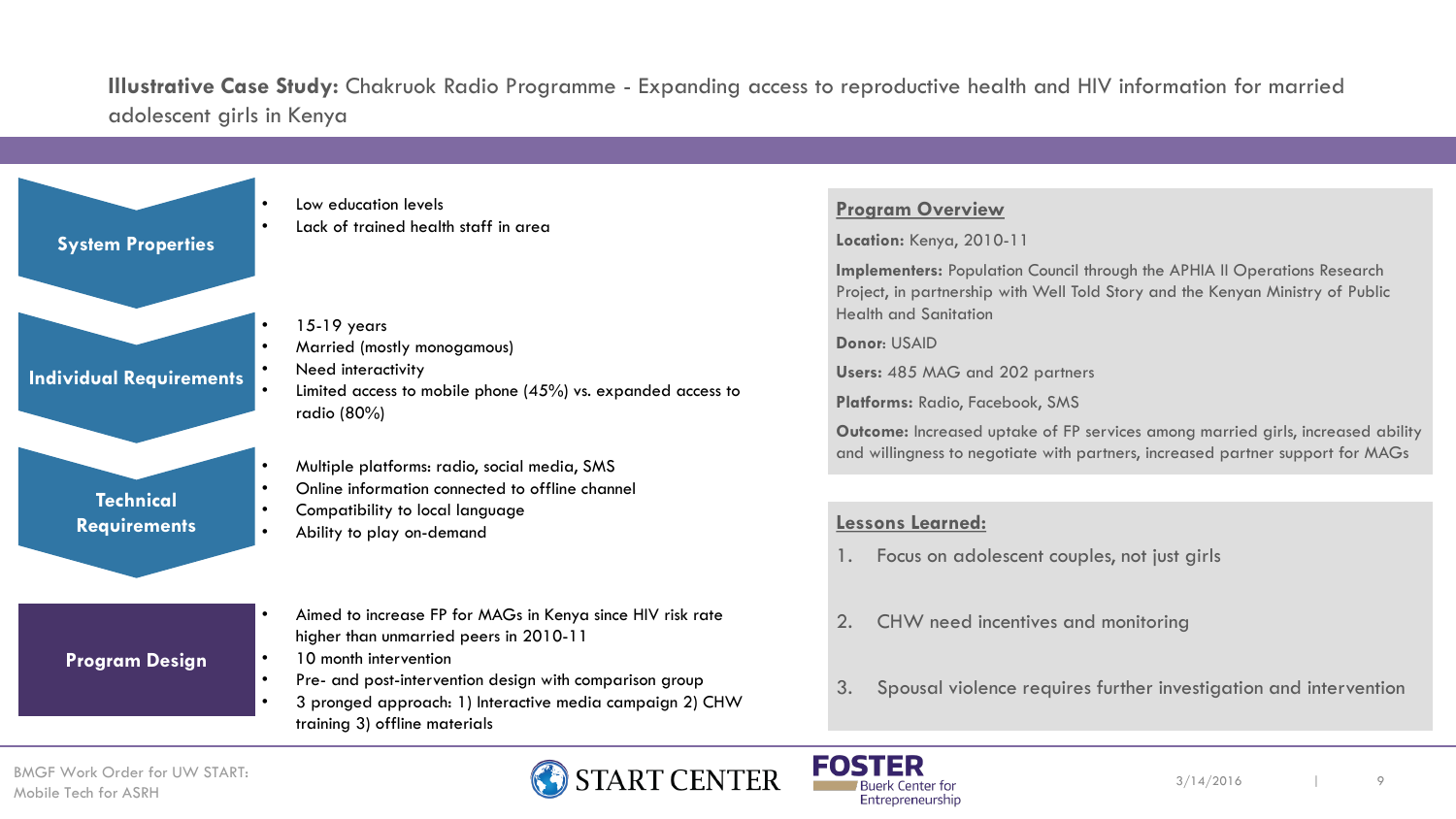|                                  | <b>What worked</b>                                                                                                                                                                                  | What didn't work                                                                                                                                  |
|----------------------------------|-----------------------------------------------------------------------------------------------------------------------------------------------------------------------------------------------------|---------------------------------------------------------------------------------------------------------------------------------------------------|
| System<br>Properties             | Collaborating with stakeholders and leveraging partnerships<br>$\checkmark$<br><b>Enabling legal framework</b><br>V<br>Accessible mobile infrastructure                                             | $\times$ Oppressive cultural norms<br>Limited access to education<br>$\times$<br>Legal barriers<br>$\times$                                       |
| Individual<br>Requirements       | Interactivity & storytelling<br>$\checkmark$<br>Ability to move from online-to-offline channel<br>$\checkmark$<br>Low cost to users<br>Confidentiality<br>$\checkmark$                              | Device ownership<br>$\times$<br>Gender power dynamics (control, access)<br>$\times$                                                               |
| <b>Technical</b><br>Requirements | Integrating multiple platforms<br>Ease of use<br>$\checkmark$<br>Ability to make information available "on demand"<br>$\checkmark$<br>$\checkmark$ Evolution of audience preferences (social media) | $\times$ Mobile coverage (rural; monopoly)<br>× Variability regarding provider preference<br>$\times$ Simplicity of use vs. complexity of content |
| Program<br>Design                | $\checkmark$ Customized and localized content<br>$\checkmark$ Regular dosage<br>✔ Publicity and Marketing<br>$\checkmark$ Incentives                                                                | $\times$ Sustainability beyond funding<br>$\times$ Not participatory<br>× Data integrity during feedback collection<br>$\times$ Dosage            |



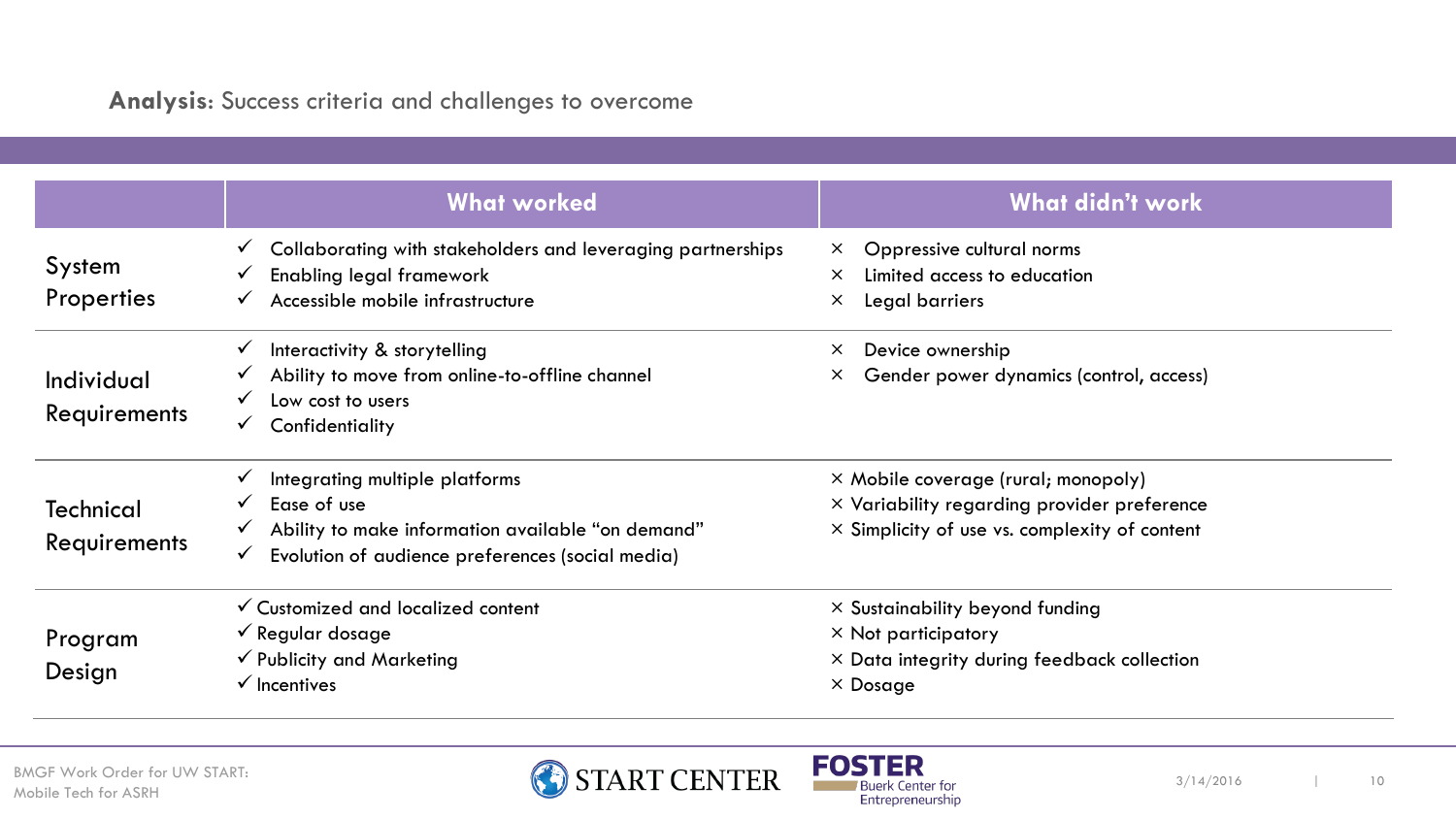**Analysis**: Strength and level of evidence in case studies



**Buerk Center for** Entrepreneurship

BMGF Work Order for UW START: Mobile Tech for ASRH



| 3/14/2016 11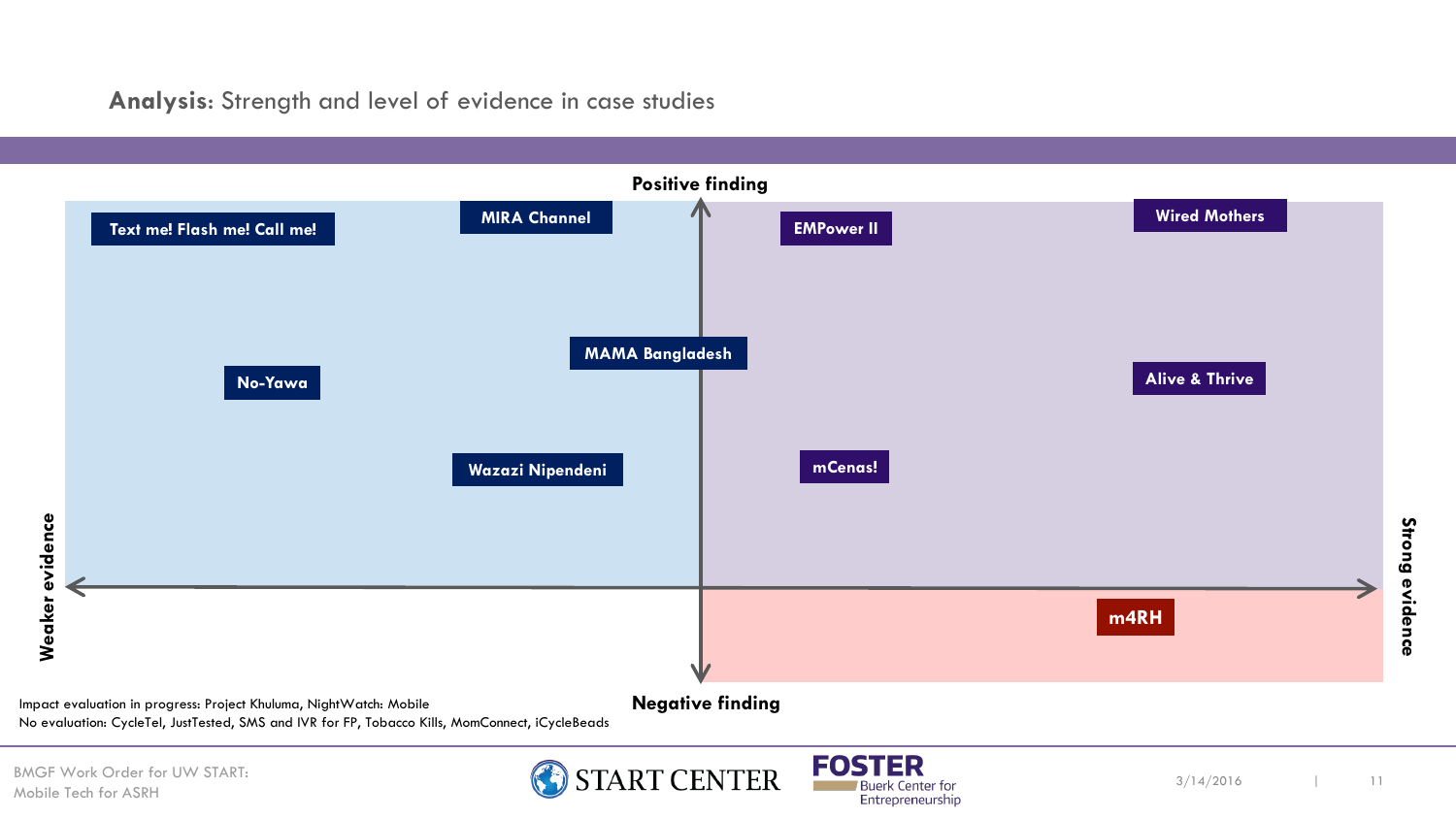

Entrepreneurship

Mobile Tech for ASRH

| 3/14/2016 12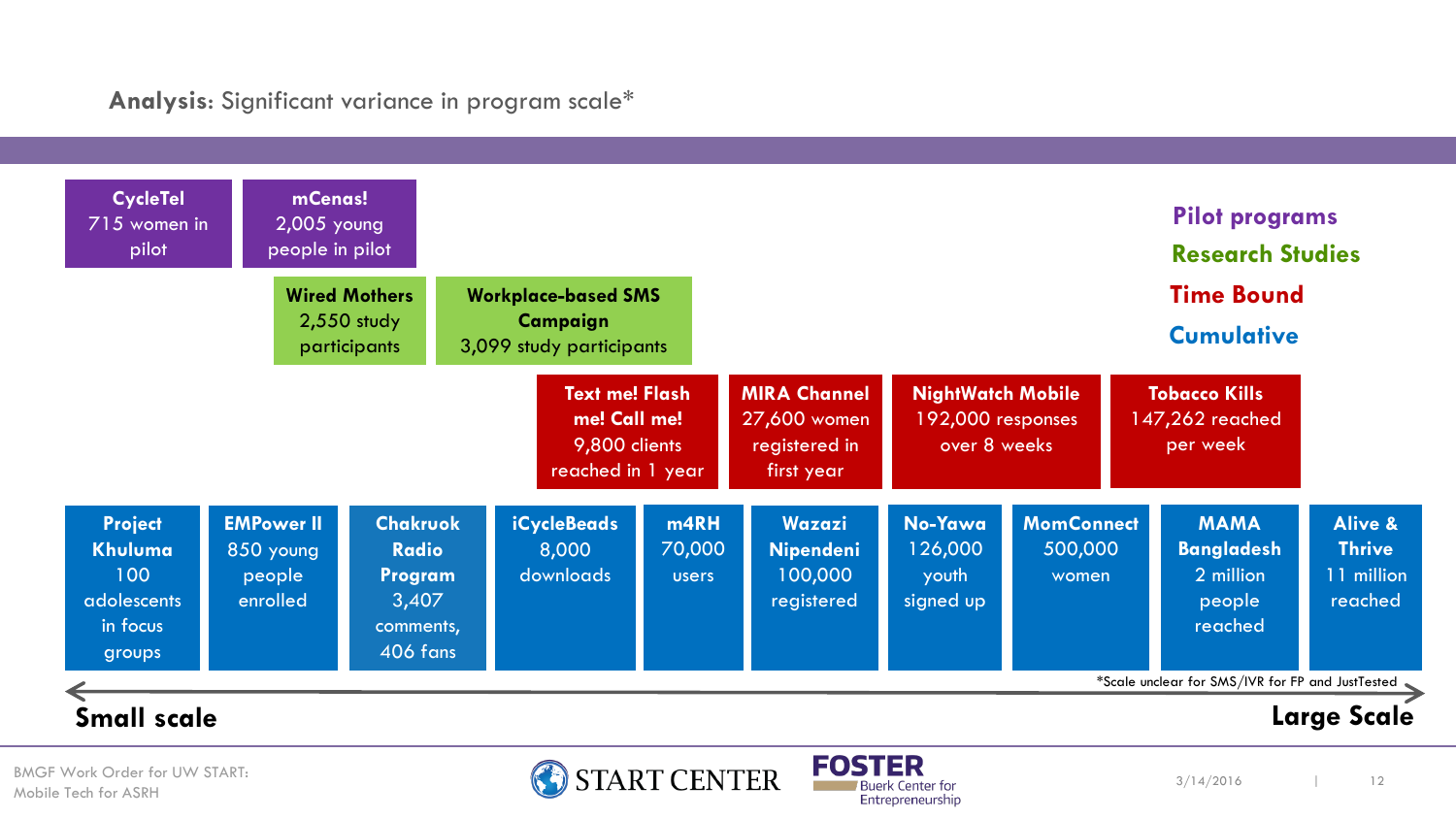**Analysis**: What kind of SRH problem are the surveyed mHealth programs trying to solve?

|                                                                           | <b>Behavior Change</b><br>6001<br>$\bullet$ |                                                |
|---------------------------------------------------------------------------|---------------------------------------------|------------------------------------------------|
| <b>Knowledge &amp; Awareness</b>                                          | <b>ARMADILLO</b><br>$\bullet$               | Alive & Thrive<br>Soul City<br>$\bullet$       |
| <b>EMPower II</b><br>$\bullet$                                            | mCenas!<br>$\bullet$                        | No-Yawa<br>$\bullet$                           |
| <b>Project Khuluma</b><br>$\bullet$                                       | <b>DoctorChat Mobile</b><br>$\bullet$       | <b>Increase FP Demand</b>                      |
| <b>Women Connect!</b><br>$\bullet$<br><b>Project Khuluma</b><br>$\bullet$ | Education as a Vaccine (EVA)<br>$\bullet$   |                                                |
|                                                                           |                                             | <b>Understanding Health</b><br><b>Behavior</b> |



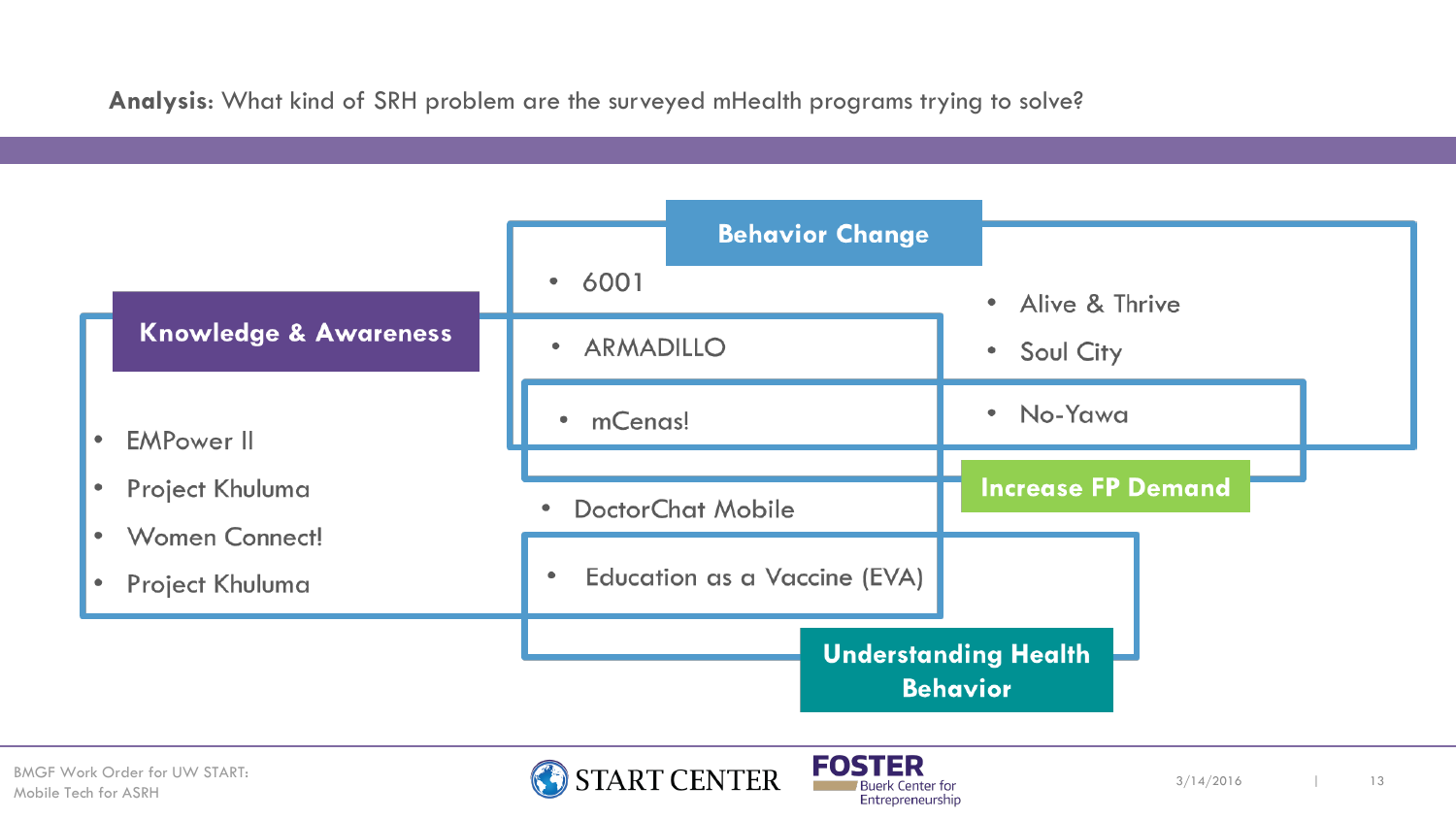

uerk Center for Entrepreneurship

BMGF Work Order for UW START: Mobile Tech for ASRH

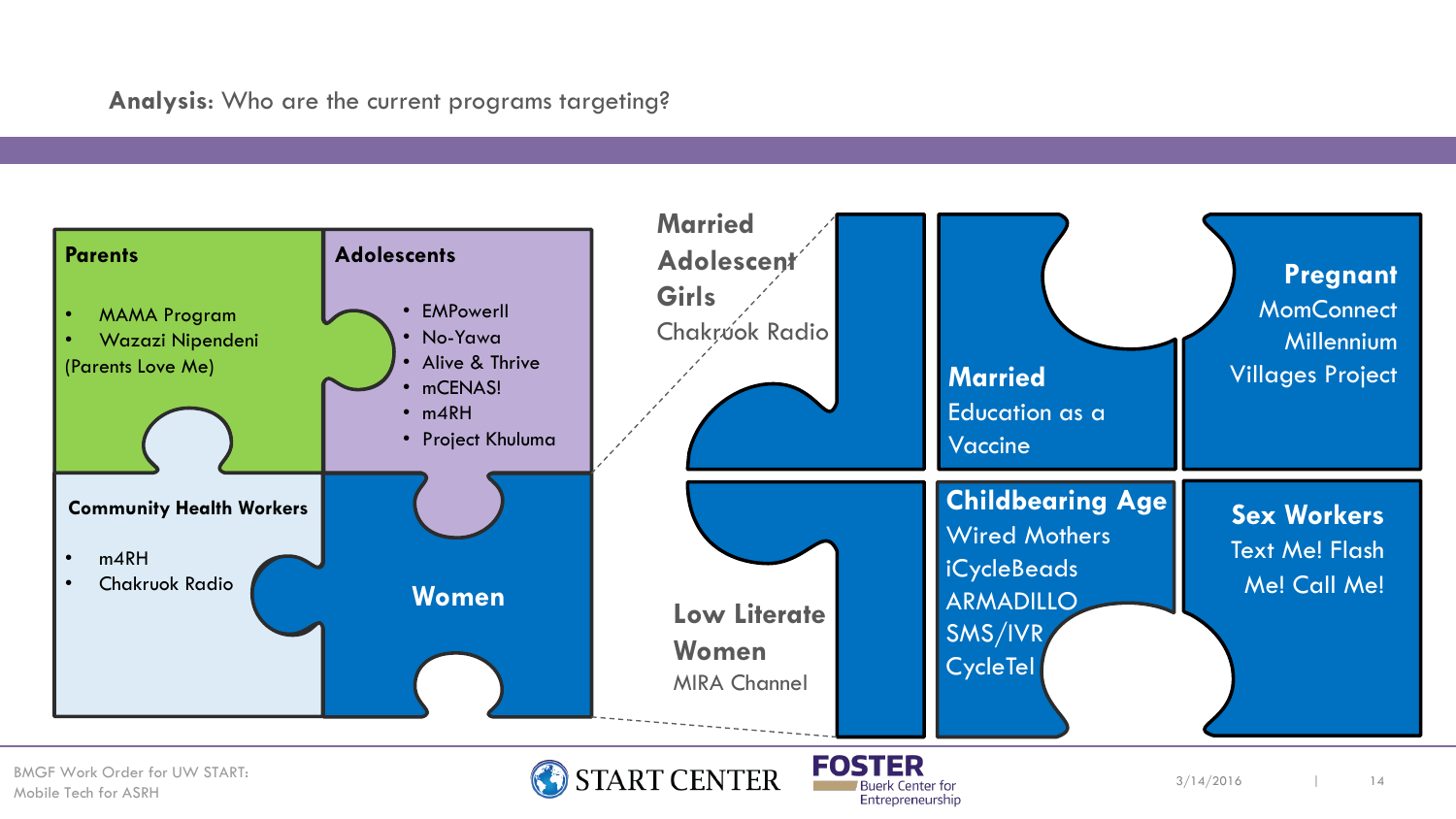## **Analysis**: What cost models are being used?



#### **Strategies for cost recovery**

- **u** User pay-for-service
- **D** SMS cost reduction
- **D** Strategic partnerships

#### **Four-scenario analysis**

- **u** Varying per-SMS cost reductions and per-user program revenue
- Breakeven and uncertainty analysis

#### **Findings**

- Breakeven only possible when: (1) all SMS costs transferred to users and (2) lowest per-SMS cost negotiated with telecom partners
- Models require more consideration to balance sustainability, scale and impact

Mangone et al. Sustainable Cost Models for mHealth at Scale: Modeling Program from M4RH Tanzania. 2016



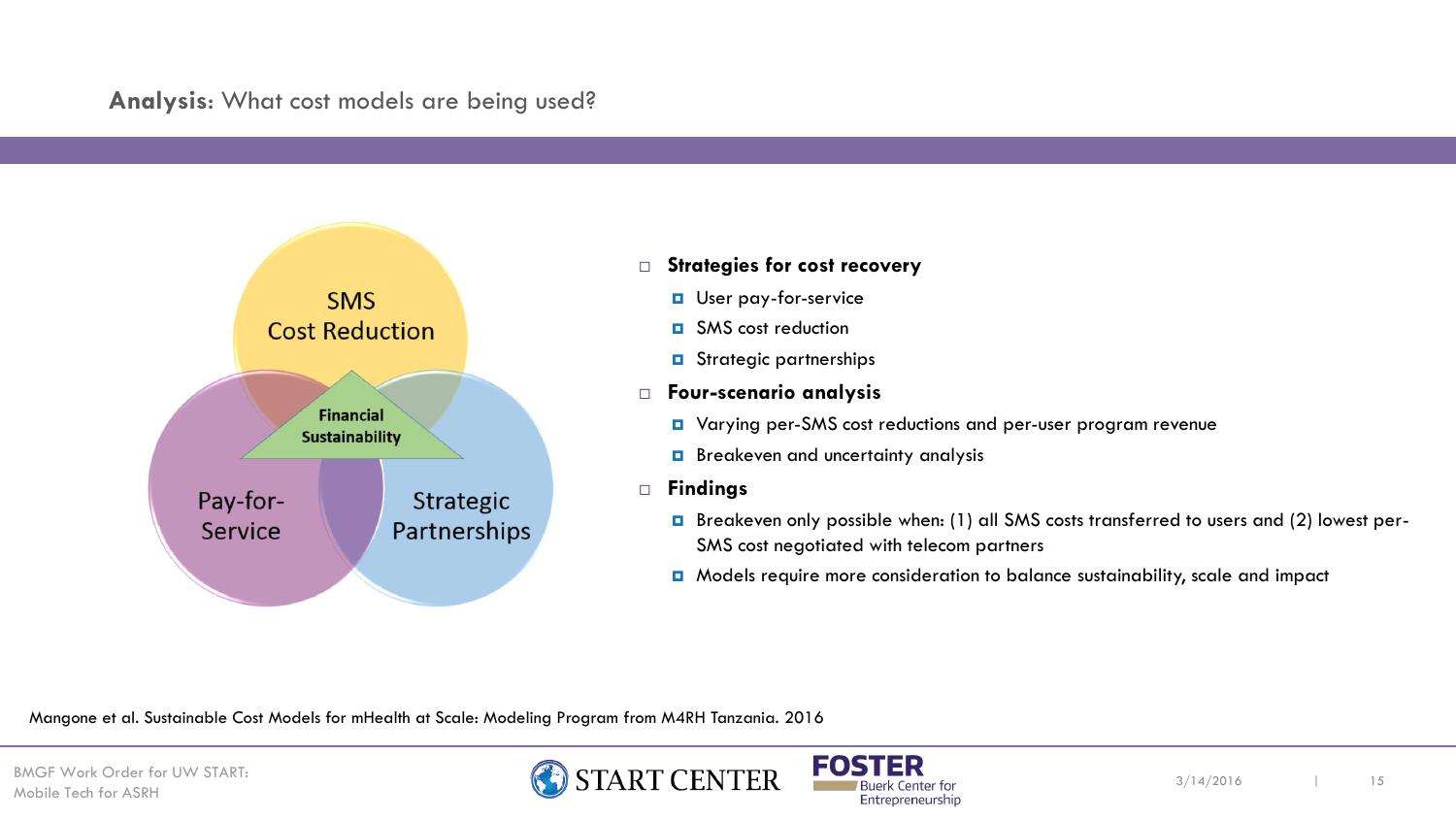## **Analysis**: Revenue and cost data for specific programs

#### **m4RH**

- Cost/user/year in TZ: \$1.62 (\$203,475 for 125,000 users in TZ in 2014), cost info cited as a barrier to sustainability
- **Breakeven would be possible under the scenario where users/recipients paid for all text messages and lowest negotiated rates with mobile service** providers (\$0.96 per user per year)

### **CycleTel**

- No data on cost of pilot
- Suggest that if users charged 30 rupees a month and will significant investment from donors, sustainable in 5 years
- In survey 86% in interviews said they would be willing to pay 33 Rs. per month for service (15-400 RS range)
- □ Sending 1 SMS in India cost less than 1 Rs.

#### **MAMA Bangladesh**

- **Relies on multiple revenue streams, including donor funding, corporate partnerships, mobile operator discounts and user fees**
- Aponjon service, which costs two taka (a few US cents) per message, aims to provide the messages free to at least 20 percent of the poorest subscribers



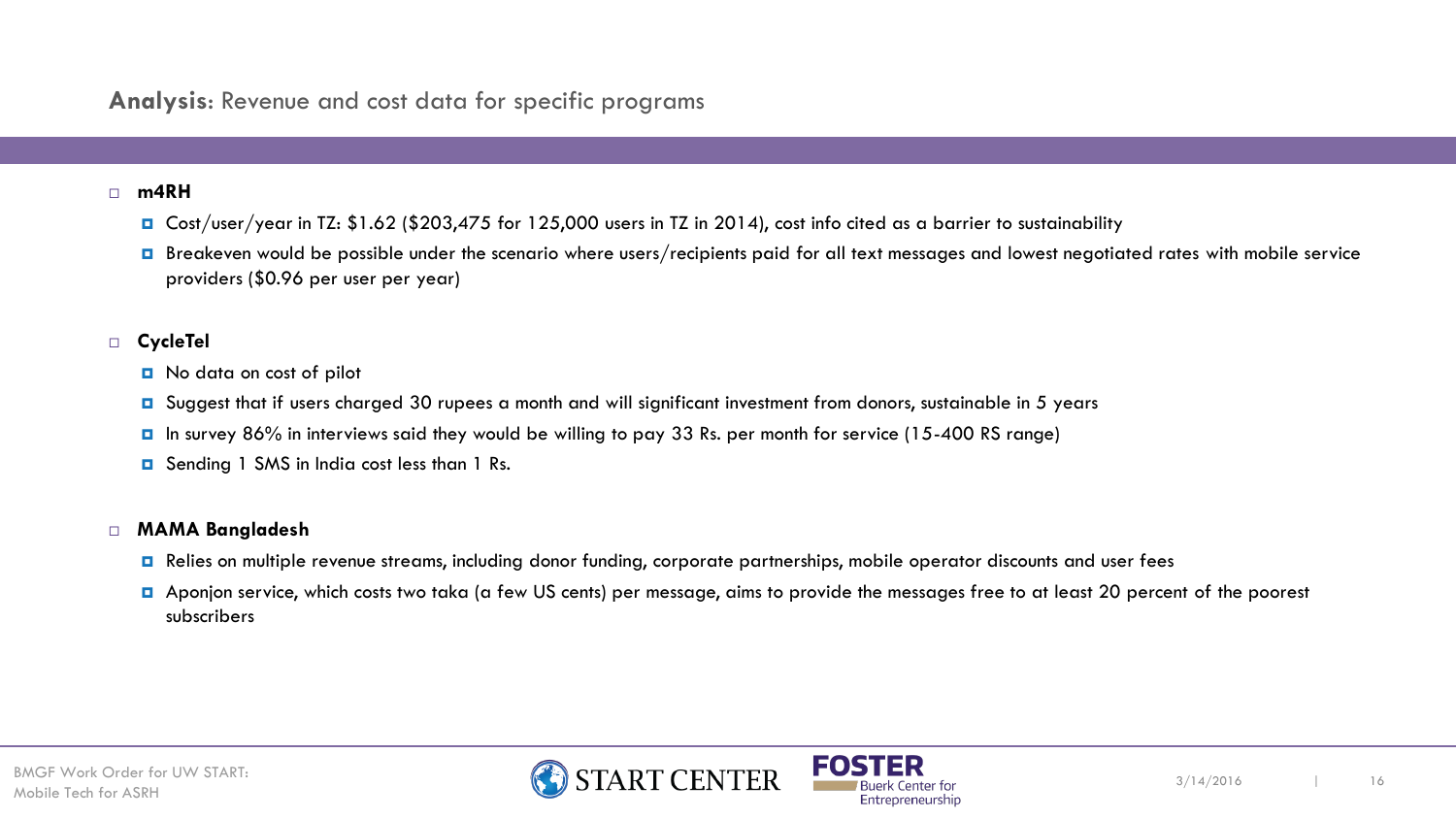| <b>Donor Type</b>                           | <b>Detail</b>                                                                                                                                                                                                                 | # of Programs |
|---------------------------------------------|-------------------------------------------------------------------------------------------------------------------------------------------------------------------------------------------------------------------------------|---------------|
| Government Agency (Donor Country)           | USAID, Embassy of the Netherlands, PEPFAR, and the CDC Foundation, Canadian<br>International Development Agency (CIDA), Danida Health Sector Program Support,<br>Department for International Development (UK)                | 14            |
| Nonprofit/Charity                           | Bill and Melinda Gates Foundation, Program for Accessible Health Communication and<br>Education (PACE), VodaCom Foundation, SHM Foundation, ELMA Philanthropies,<br>Discovery Foundation, PMI, Campaign for Tobacco-Free Kids | 6             |
| <b>Private Sector</b>                       | Johnson & Johnson, BabyCenter, Cycle Technologies, Aga Khan Health Service                                                                                                                                                    | 5             |
| <b>United Nations</b>                       | The United Nations Foundation, the mHealth Alliance                                                                                                                                                                           | 2             |
| Government Agency (Implementing<br>Country) | South African National Department of Health                                                                                                                                                                                   |               |



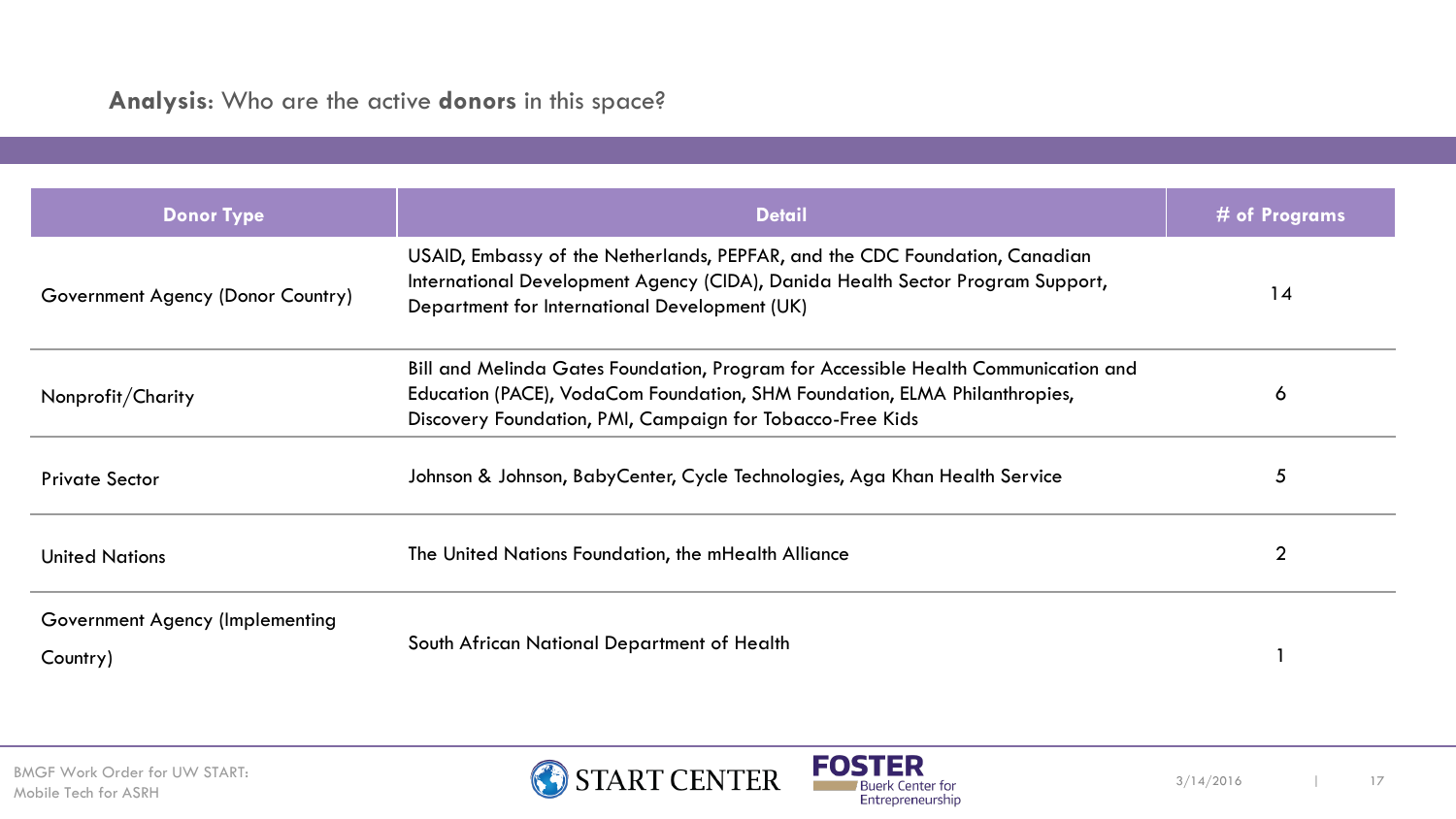| <b>Implementer Type</b>                    | <b>Examples*</b>                                                                                                                                                                                                                                                                         | # of Programs  |
|--------------------------------------------|------------------------------------------------------------------------------------------------------------------------------------------------------------------------------------------------------------------------------------------------------------------------------------------|----------------|
|                                            |                                                                                                                                                                                                                                                                                          |                |
| <b>Government Agency</b><br>(MOH, etc.)    | Kenyan Ministry of Public Health and Sanitation, Bangladesh Ministry of Health and Family Welfare, Zanzibar<br>Ministry of Health and Social Welfare, Ghana MOH, Eastern Cape Department of Health, Uganda Health<br>Communication Alliance, South African National Department of Health | 6              |
| International/Western<br>NGO or Foundation | Marie Stopes International, Population Council, USAID HIPS-Uganda, World Education Inc, Kharis Foundation, DKT<br>International, FHI 360, Pathfinder International, Dimagi, SHM Foundation, Cycle Technologies, Malaria No More                                                          | 11             |
| Local NGO or<br>Foundation                 | D.Net Bangladesh, Praekelt Foundation, Cell-Life, Mewat Mahila Vikas Society, 4-H Ghana, Partners for<br>Development, PACE Uganda, Right to Care Overberg, Kidzpositive, Jembi Health Systems, Soul City, HealthEnabled                                                                  | 12             |
| Academic/Research<br>Institution           | University of Copenhagen, UC Davis, UNC Chapel Hill, Georgetown University, University of Cape Town, Wits<br>Reproductive Health & HIV Institute (WRHI), University of Pretoria, Johns Hopkins Center for Communication<br>Programs                                                      |                |
| <b>Private Sector</b>                      | TTC Mobile, Well Told Story, ZMQ Development, Thoughtworks Inc, HCL Ltd, Boring Brands, Vodacom Tanzania                                                                                                                                                                                 | 9              |
| Health System/Providers                    | Kalafong Hospital, Steve Biko Academic Hospital, Groote Schur Hospital, Indian Society of Healthcare Professionals                                                                                                                                                                       | $\overline{2}$ |

\*Table examples include 90%+ of implementers but is not exhaustive



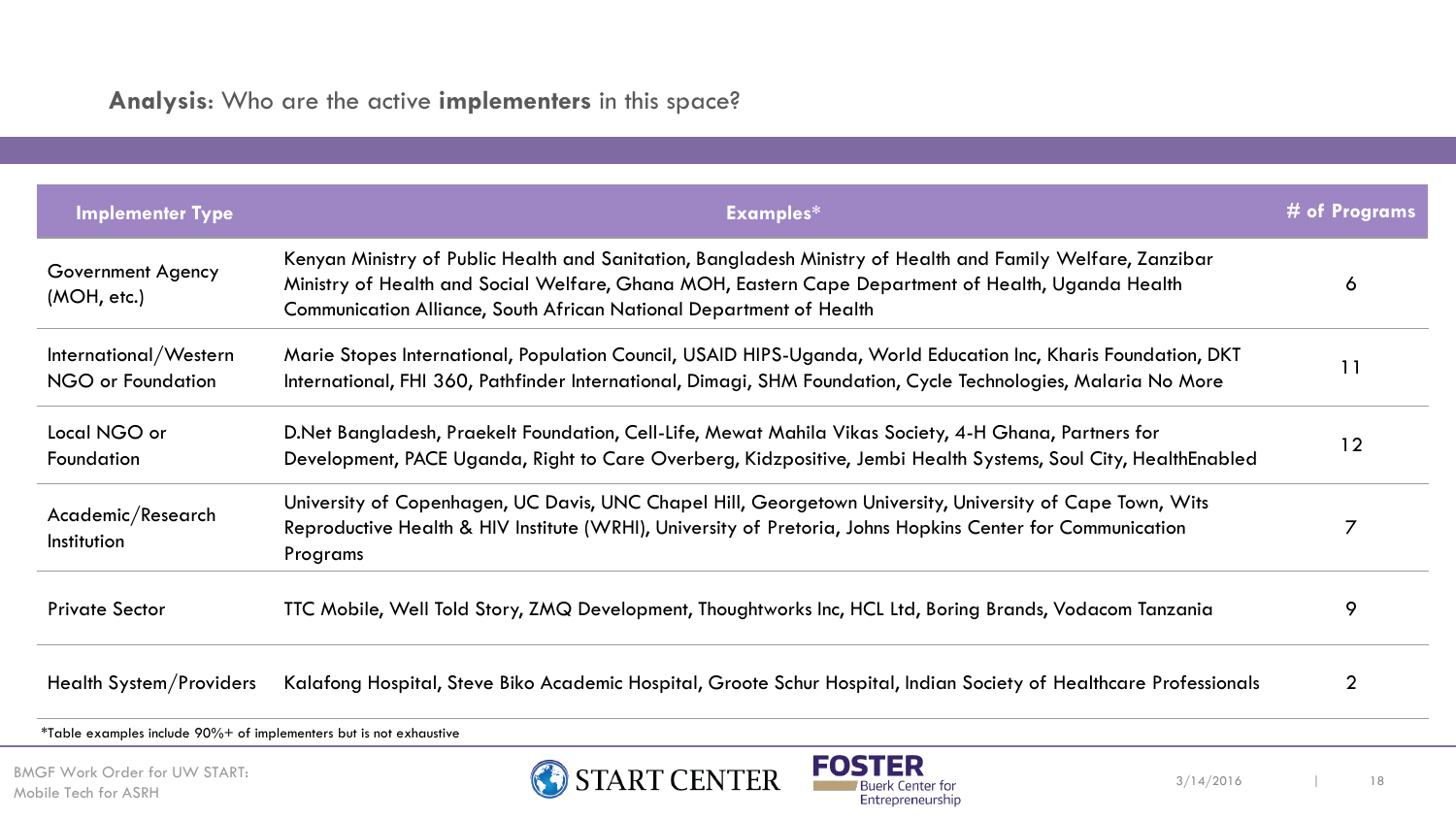## **Analysis**: What is the role of social media in mHealth interventions?

### **Social Media not well incorporated into cases currently examined**

#### **Of 20 case studies**

- Chakruok Interactive Radio Program (Kenya) actively utilized Facebook in the intervention
- **D** No-Yawa (Ghana) incorporates Facebook and Twitter
- □ CycleTel (India) has a Facebook page but it is utilized for marketing, not for the intervention
- Wazazi Nipendeni (Parents, Love Me) (Tanzania) utilized mass media
- No-Yawa (Ghana) assessed the social media platforms that are used by the target audience to inform program learning (97% had internet on their phone, most used platforms were Facebook and WhatsApp)



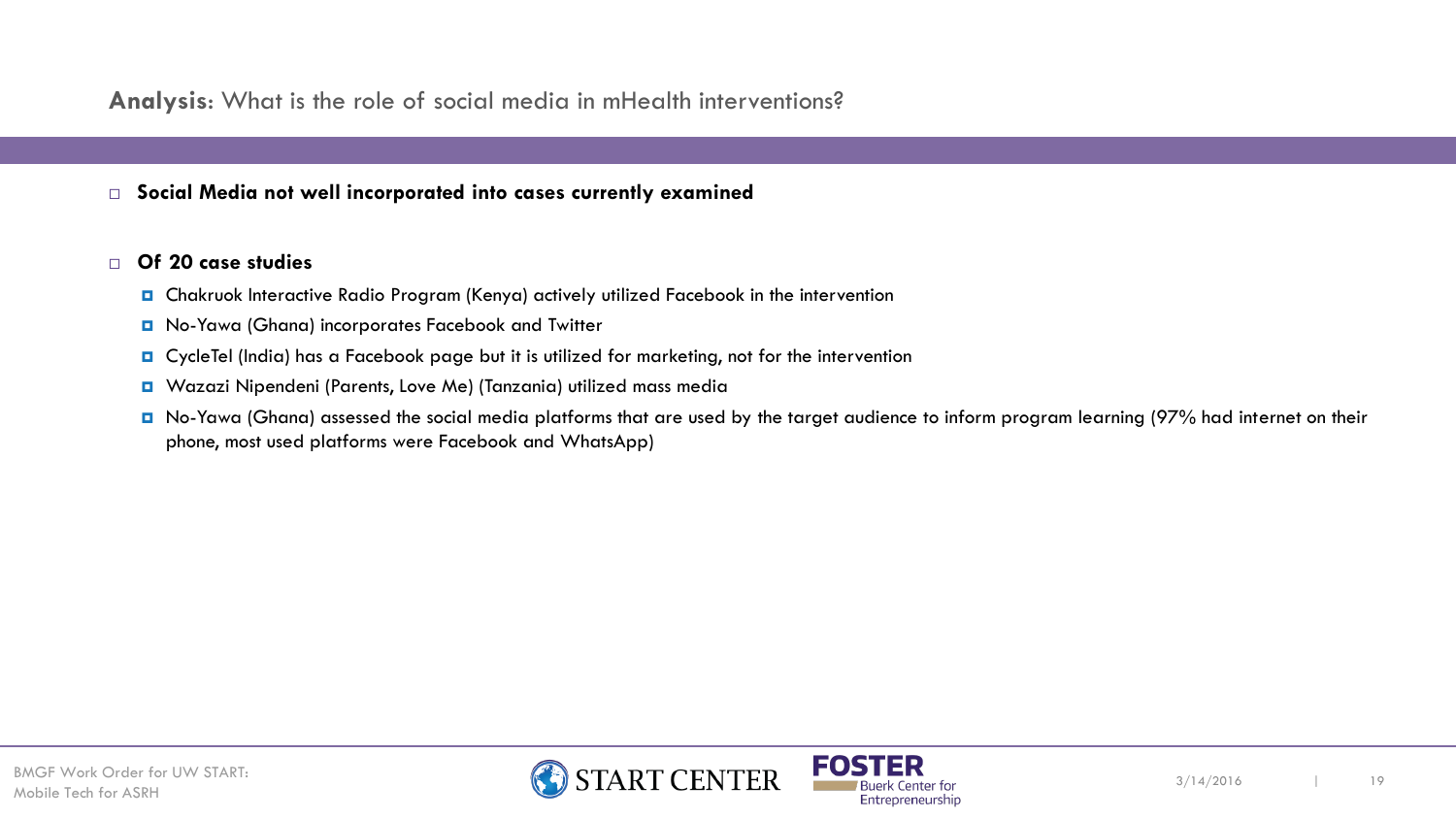## **Analysis**: Where are the major gaps in research and knowledge?

#### **Rigorous, peer-reviewed research**

- **Partnerships between researchers and program directors**
- Advocacy for more longitudinal research

#### **Models for sustainability**

- **Limited information on costing**
- **D** Monitoring and evaluating

### **Program use of people younger than 15**

**Programs primarily targeted at 17-25** 

### **Metrics and analytics**

- **E** Attribution to behavior change mechanisms in mHealth
- **Longitudinal studies on lasting programs**
- Data integrity



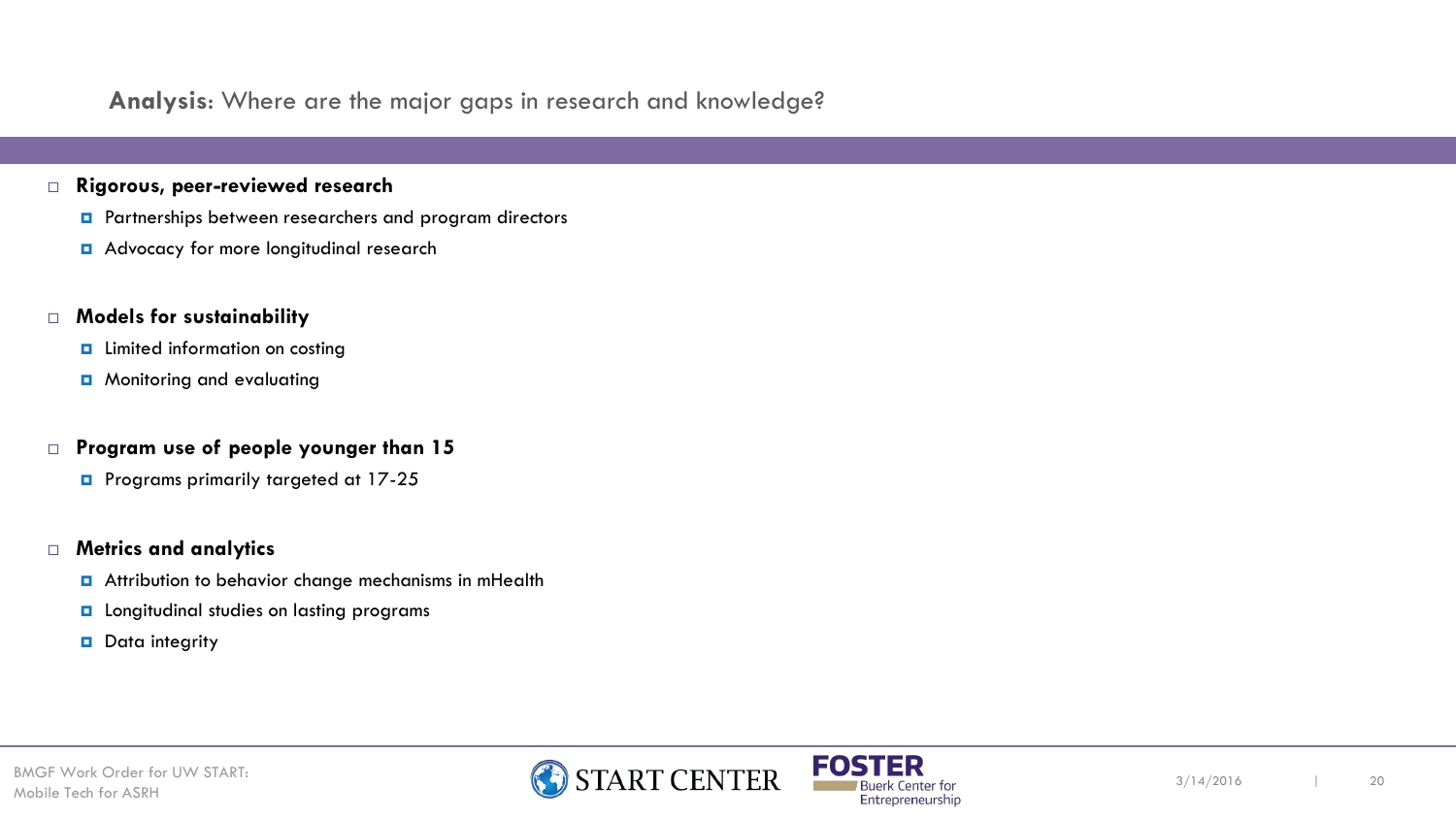## **Analysis**: Way forward



- Addressing systemic issues
	- $\Box$  Ecosystem of initiatives
	- **D** Socio-cultural norms



- Proliferation of smartphones
	- Interviews illustrated an increasing

focus on eHealth solutions

■ SMS as one component of an integrated program



- **Program integration** 
	- **Q** Connecting stakeholders (CHWs, clinicians, etc.)
	- **n** mHealth as a resource to enable knowledge and action



- $\Box$  Evolution of technology
	- Rapidly evolving landscape of features and applications



- $\Box$  Evolution of program costing
	- **D** Study sustainable programs
	- **Impact of social media & other free resources**

BMGF Work Order for UW START: Mobile Tech for ASRH



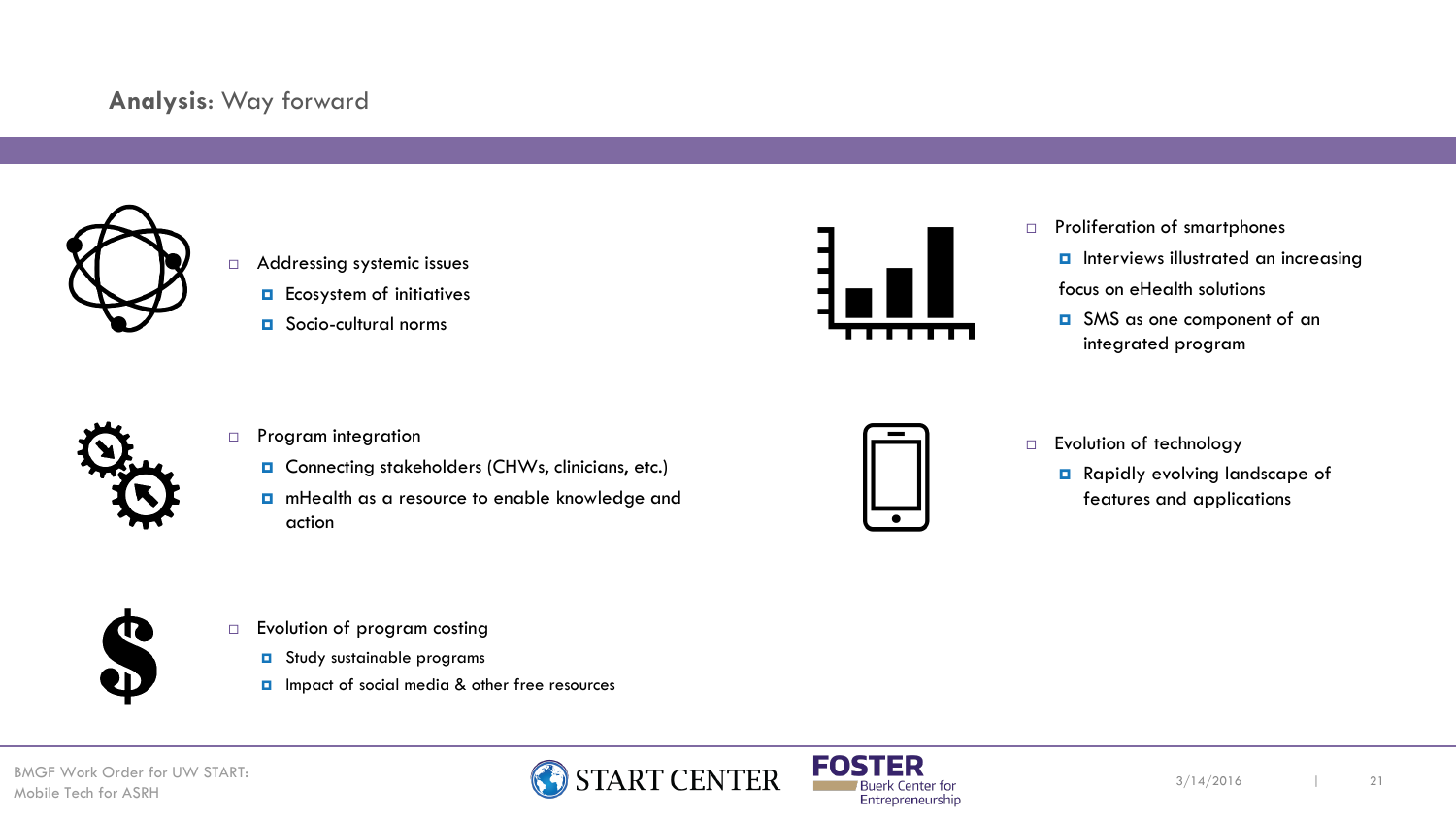- Should the Foundation be playing a convening role in this space?
- □ Can the Foundation use in-house expertise to design robust benchmarking and M&E tools?
- Should the Foundation leverage credibility as a non-partisan arbiter to create strategic partnerships?



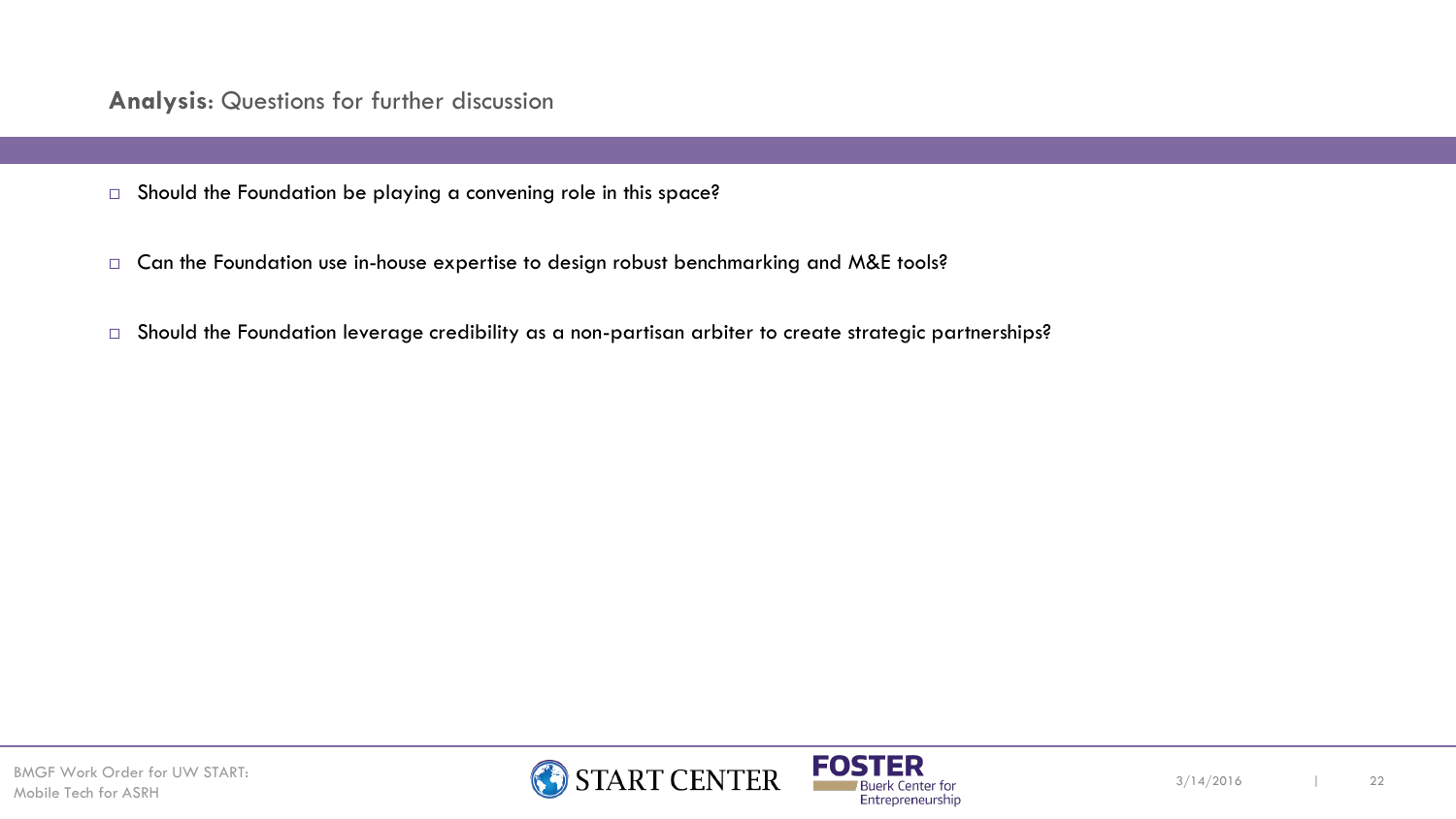Appendix



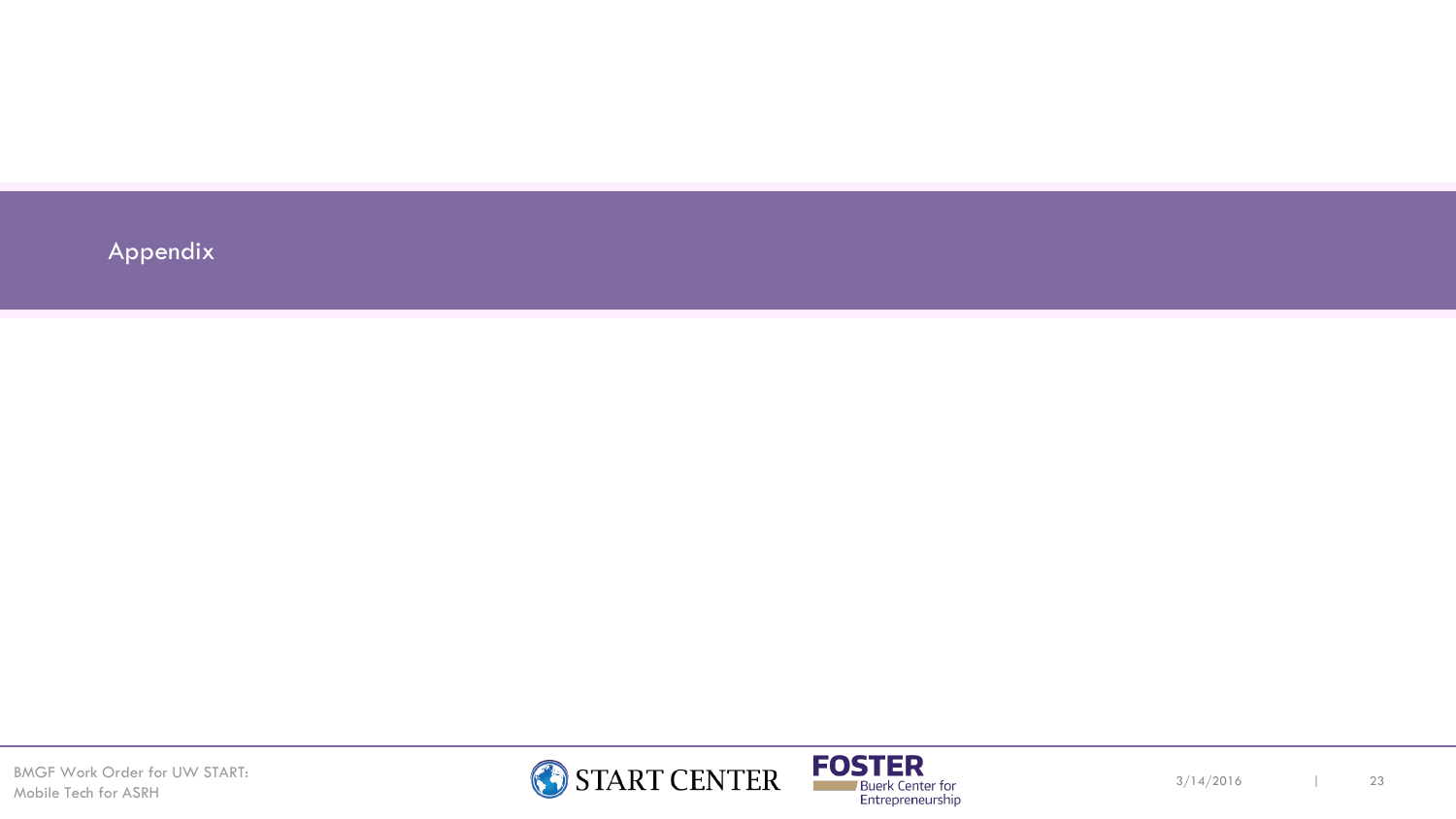## **Analysis**: Strength and level of evidence in case studies



BMGF Work Order for UW START: Mobile Tech for ASRH

**START CENTER** 

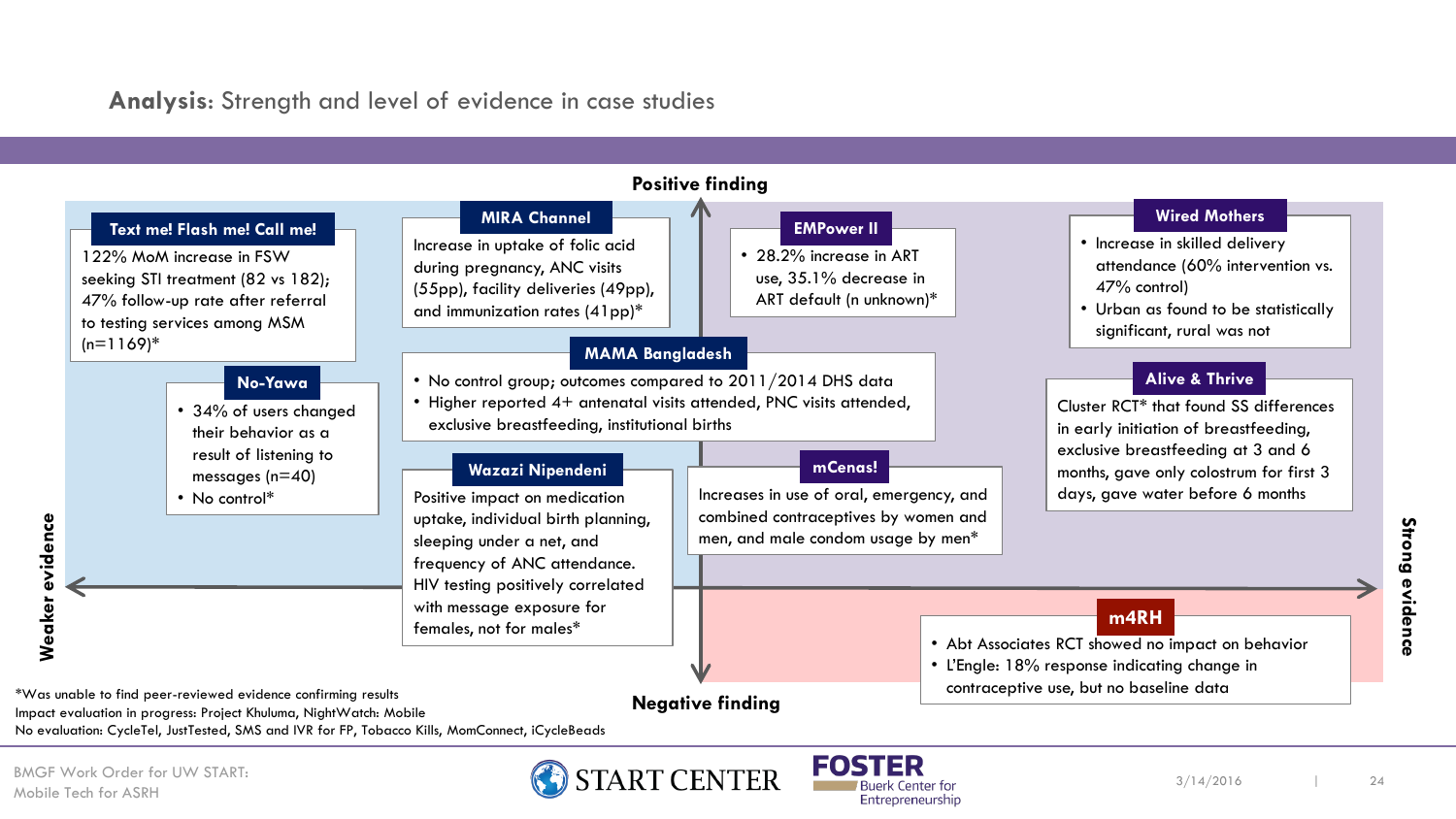**mHealth Framework: deep dive**



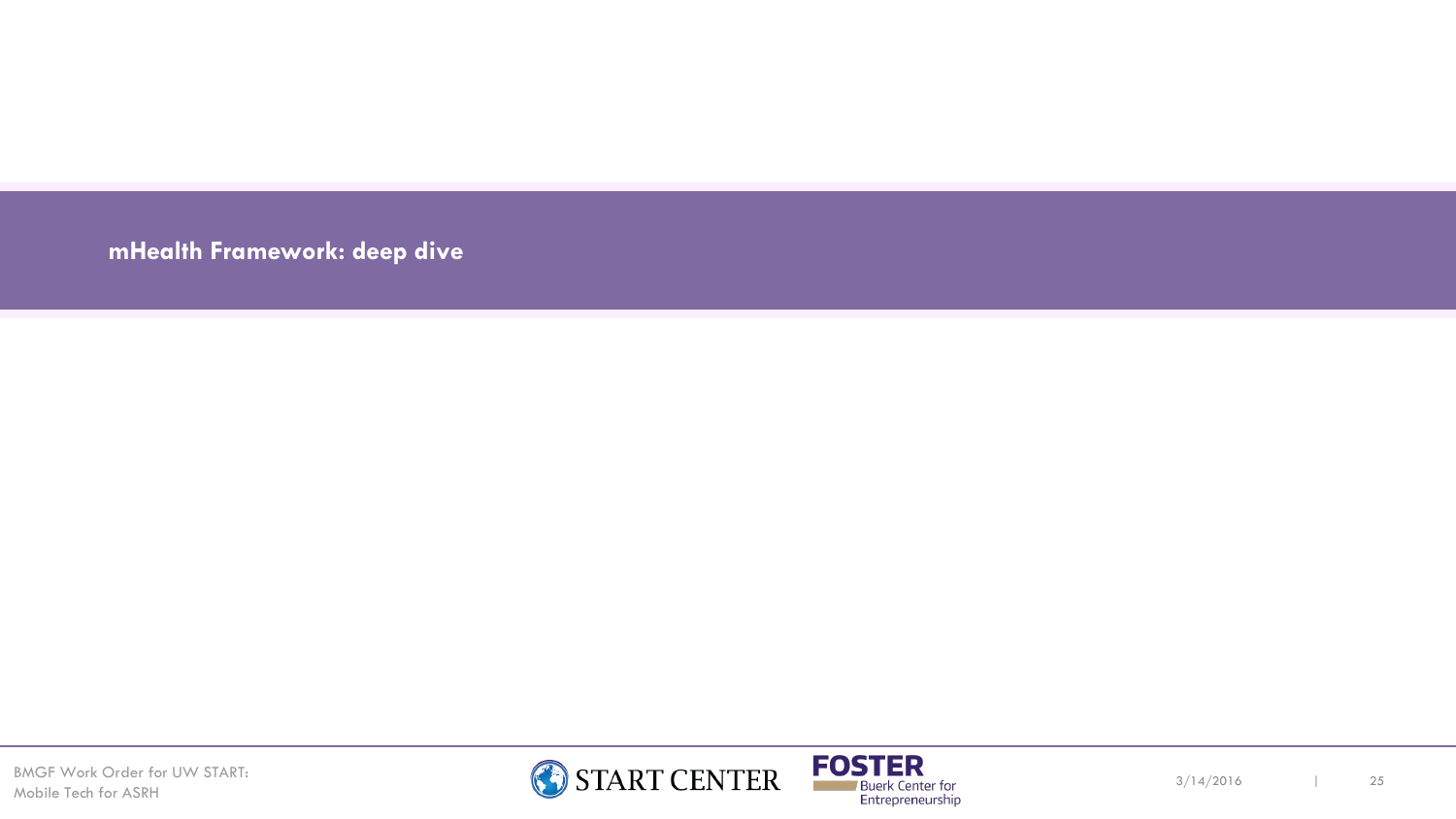## Deep dive: System Properties

| <b>Description</b>                                                                                                                                                                   | <b>• Cultural Norms</b><br>• Infrastructure/Teledensity<br>• ICT Literacy<br>• Policy<br>• Political Economy<br>• Governance                                                                                                                   |                                                  |
|--------------------------------------------------------------------------------------------------------------------------------------------------------------------------------------|------------------------------------------------------------------------------------------------------------------------------------------------------------------------------------------------------------------------------------------------|--------------------------------------------------|
| Academic*                                                                                                                                                                            | • Interventions must accommodate unique localities<br>• Mobile phone penetration (teledensity) is critical and growing<br>• Cultural and social stigma can stifle progress<br>• ICTs present an increasingly influential opportunity for youth |                                                  |
| Case/Interview**                                                                                                                                                                     | • Country ownership and leadership engagement is critical to sustainability<br>• Strong public-private partnerships are key to program success<br>• Coordination of partner efforts can compound effectiveness                                 |                                                  |
| *Valenzuela et al. (2007)<br>Pillsbury & Mayer (2005)<br>Mushamirir et al. (2015)<br>Akinfaderin-Agarau (2012)<br>L'Engle (2013)<br>Jamison et al. (2013)<br>Gonsalves et al. (2015) | Sommer & Mmari (2015)<br>Cole-Lewis & Kershaw (2010)<br>Halewood et al. (2012)<br>Sommer & Mmari (2015)<br>Edouard (2012)<br>Al-Shorbaji & Geissbuhler (2012)                                                                                  | ** mHealth Compendium v3, 4, 5<br>All interviews |



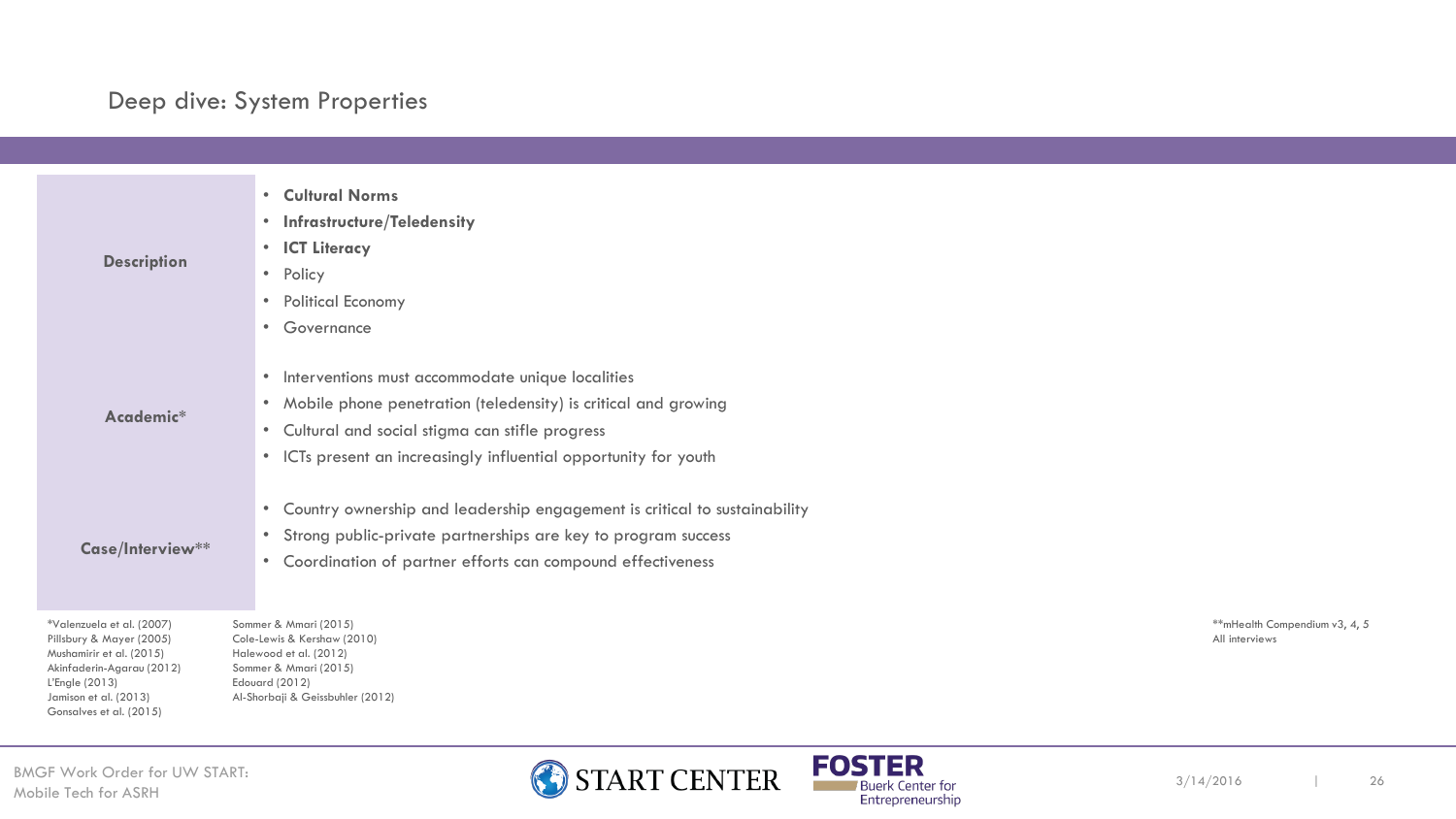## Deep dive: Individual Requirements

| <b>Description</b>                                                                                                                                                           | • Gender/Age<br>• Device Ownership<br>• Privacy Concerns<br>. Incentives and Cost Concerns<br>• On-Demand and Convenience of Program                                                                                                         | • Personal and Partner's Attitude to Contraception<br>• Marital & Child-Bearing Status<br>• ICT Literacy |                                                                                                                        |
|------------------------------------------------------------------------------------------------------------------------------------------------------------------------------|----------------------------------------------------------------------------------------------------------------------------------------------------------------------------------------------------------------------------------------------|----------------------------------------------------------------------------------------------------------|------------------------------------------------------------------------------------------------------------------------|
| Academic*                                                                                                                                                                    | • Different user segments have drastically different ASRH needs<br>• Use participatory design and localize information<br>Evidence suggests high acceptability, but minimal evidence around sustained long-term behavior change<br>$\bullet$ |                                                                                                          |                                                                                                                        |
| Case/Interview**                                                                                                                                                             | • Privacy is a dual edged sword<br>• Incentives encourage more individual engagement<br>Base messaging content on individual characteristics<br>$\bullet$                                                                                    |                                                                                                          |                                                                                                                        |
| *Akinfaderin-Agarau et al. (2012)<br>Gonsalves et al. (2015)<br>L'Engle (2013)<br>Pfeiffer et al. (2014)<br>Halewood et al. (2008)<br>Sommer et al. (2015)<br>Edouard (2012) | Perlman (2013)<br>Pillsbury (2005)                                                                                                                                                                                                           |                                                                                                          | ** mHealth Compendium v3, 4, 5<br>All interviews<br>CommCare<br>m4RH<br>Malaria Community Surveillance for Elimination |



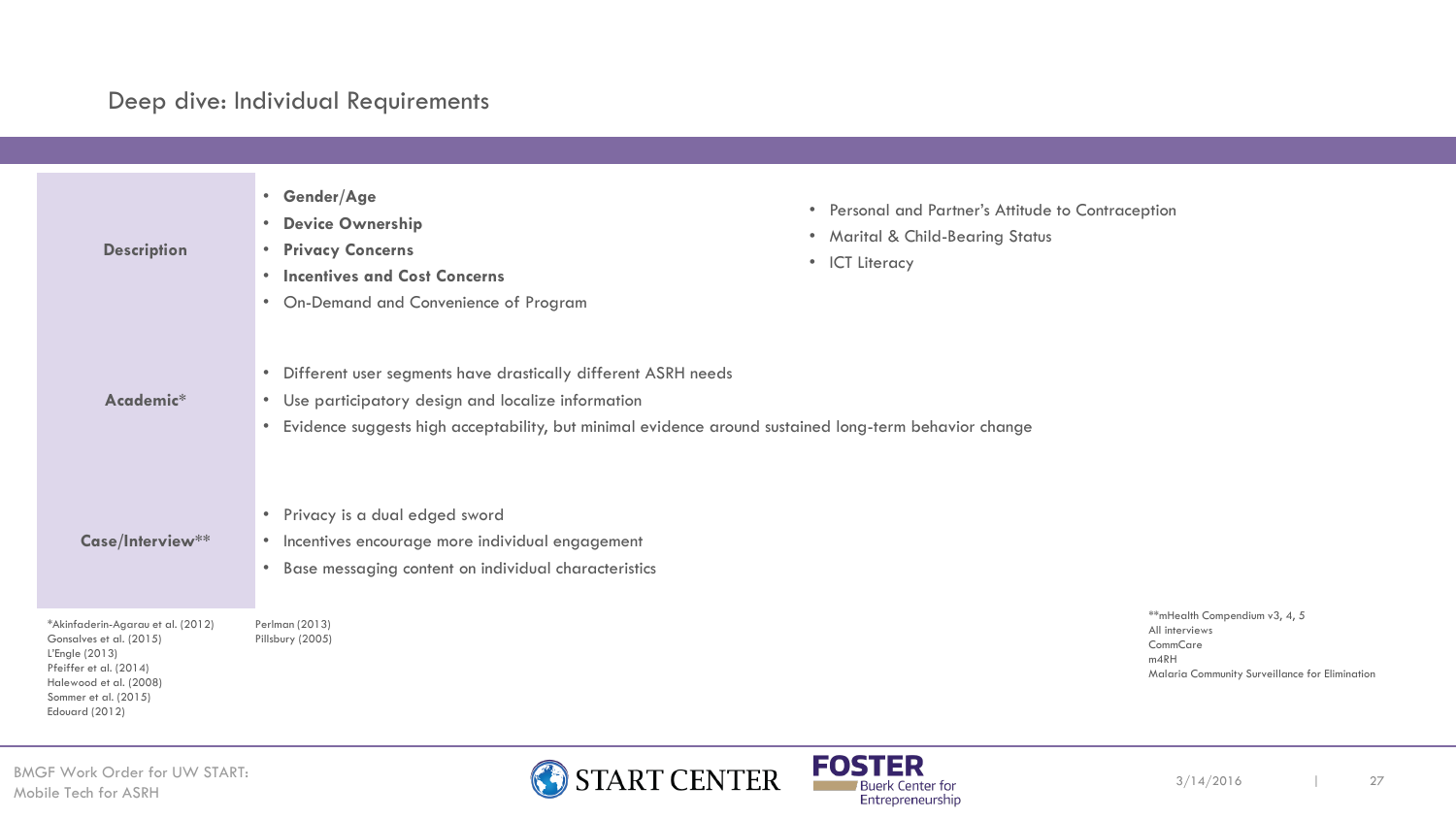## Deep dive: Individual Requirements

| <b>Description</b>                                                                                                                                                           | • Gender/Age<br>• Device Ownership<br>• Privacy Concerns<br>. Incentives and Cost Concerns<br>• On-Demand and Convenience of Program                                                                                              | • Personal and Partner's Attitude to Contraception<br>• Marital & Child-Bearing Status<br>• ICT Literacy |                                                                                                                        |
|------------------------------------------------------------------------------------------------------------------------------------------------------------------------------|-----------------------------------------------------------------------------------------------------------------------------------------------------------------------------------------------------------------------------------|----------------------------------------------------------------------------------------------------------|------------------------------------------------------------------------------------------------------------------------|
| Academic*                                                                                                                                                                    | • Different user segments have drastically different ASRH needs<br>• Use participatory design and localize information<br>• Evidence suggests high acceptability, but minimal evidence around sustained long-term behavior change |                                                                                                          |                                                                                                                        |
| Case/Interview**                                                                                                                                                             | • Privacy is a dual edged sword<br>• Incentives encourage more individual engagement<br>Base messaging content on individual characteristics<br>$\bullet$                                                                         |                                                                                                          |                                                                                                                        |
| *Akinfaderin-Agarau et al. (2012)<br>Gonsalves et al. (2015)<br>L'Engle (2013)<br>Pfeiffer et al. (2014)<br>Halewood et al. (2008)<br>Sommer et al. (2015)<br>Edouard (2012) | Perlman (2013)<br>Pillsbury (2005)                                                                                                                                                                                                |                                                                                                          | ** mHealth Compendium v3, 4, 5<br>All interviews<br>CommCare<br>m4RH<br>Malaria Community Surveillance for Elimination |



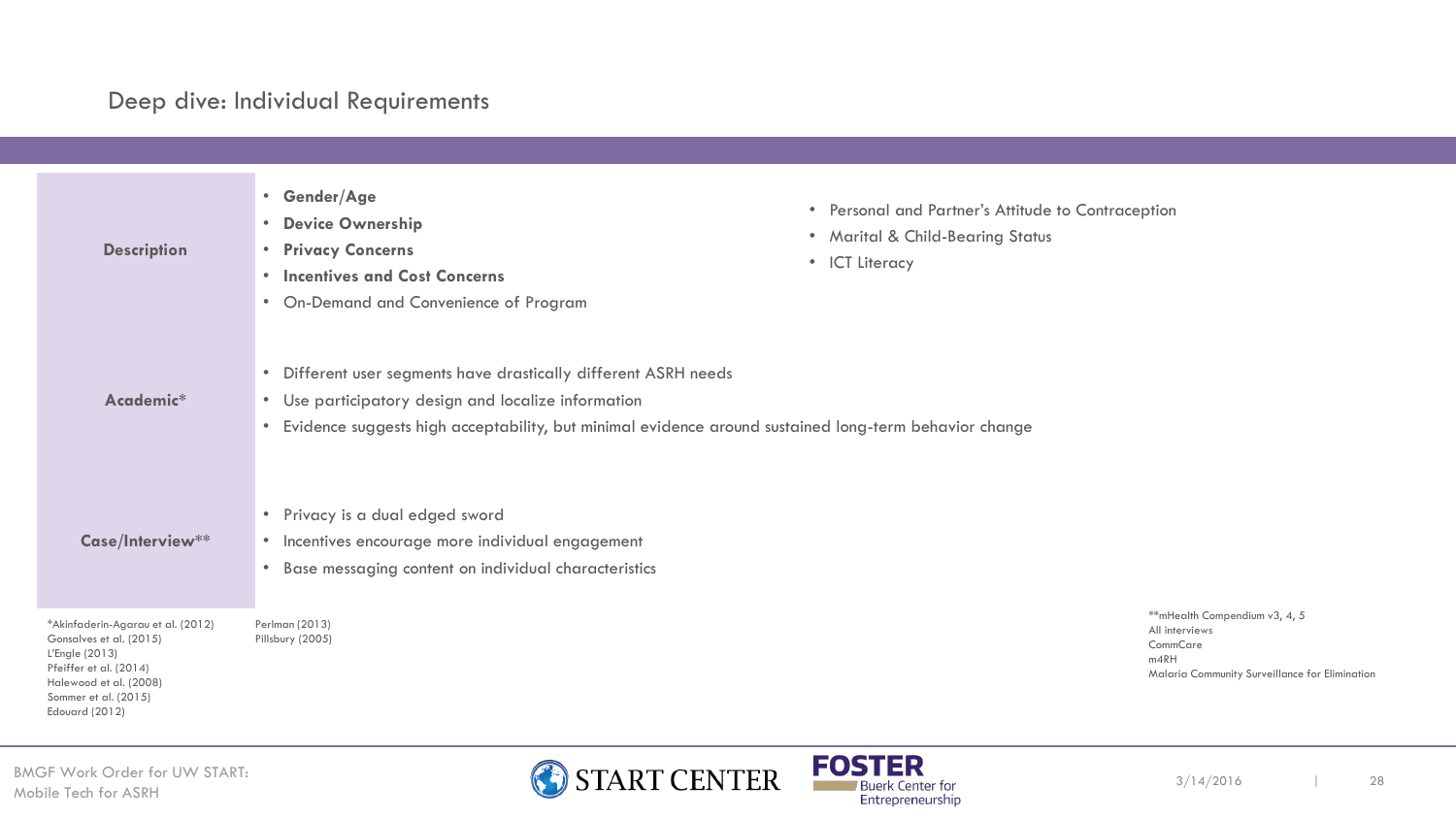## Deep dive: Technical Requirements

| <b>Description</b><br>Academic*                                                                                                                | • Technical Platform<br>• Integration<br>• Application Features<br>• Network/Coverage<br>• Market Constraints<br>• Interconnectivity<br>• Network issues can impact program effectiveness<br>• Health systems integration can enable individual requirements<br>• Mobile phone markets can impact program effectiveness<br>• Technical features designed to engage users are critical |                                                                  |
|------------------------------------------------------------------------------------------------------------------------------------------------|---------------------------------------------------------------------------------------------------------------------------------------------------------------------------------------------------------------------------------------------------------------------------------------------------------------------------------------------------------------------------------------|------------------------------------------------------------------|
| Case/Interview**                                                                                                                               | • Iterative design and roll-out process must integrate design with feedback<br>• Design for scale and build for sustainability as a part of a integrated partner ecosystem<br>• Use open standards, open data, open source, and open innovation to minimize costs                                                                                                                     |                                                                  |
| *Mushamirir et al. (2015)<br>Valenzuela et al. (2007)<br>Edouard & Edouard (2012)<br>Perlman et al. (2013)<br>Al-Shorbaji & Geissbuhler (2012) | Cole-Lewis & Kershaw (2010)<br>Halewood et al. (2012)<br>Jamison et al. (2013)<br>Akinfaderin-Agarau (2012)<br>Gilliam et al. (2012)                                                                                                                                                                                                                                                  | **Relative Principles for Design Development<br>Dimagi interview |



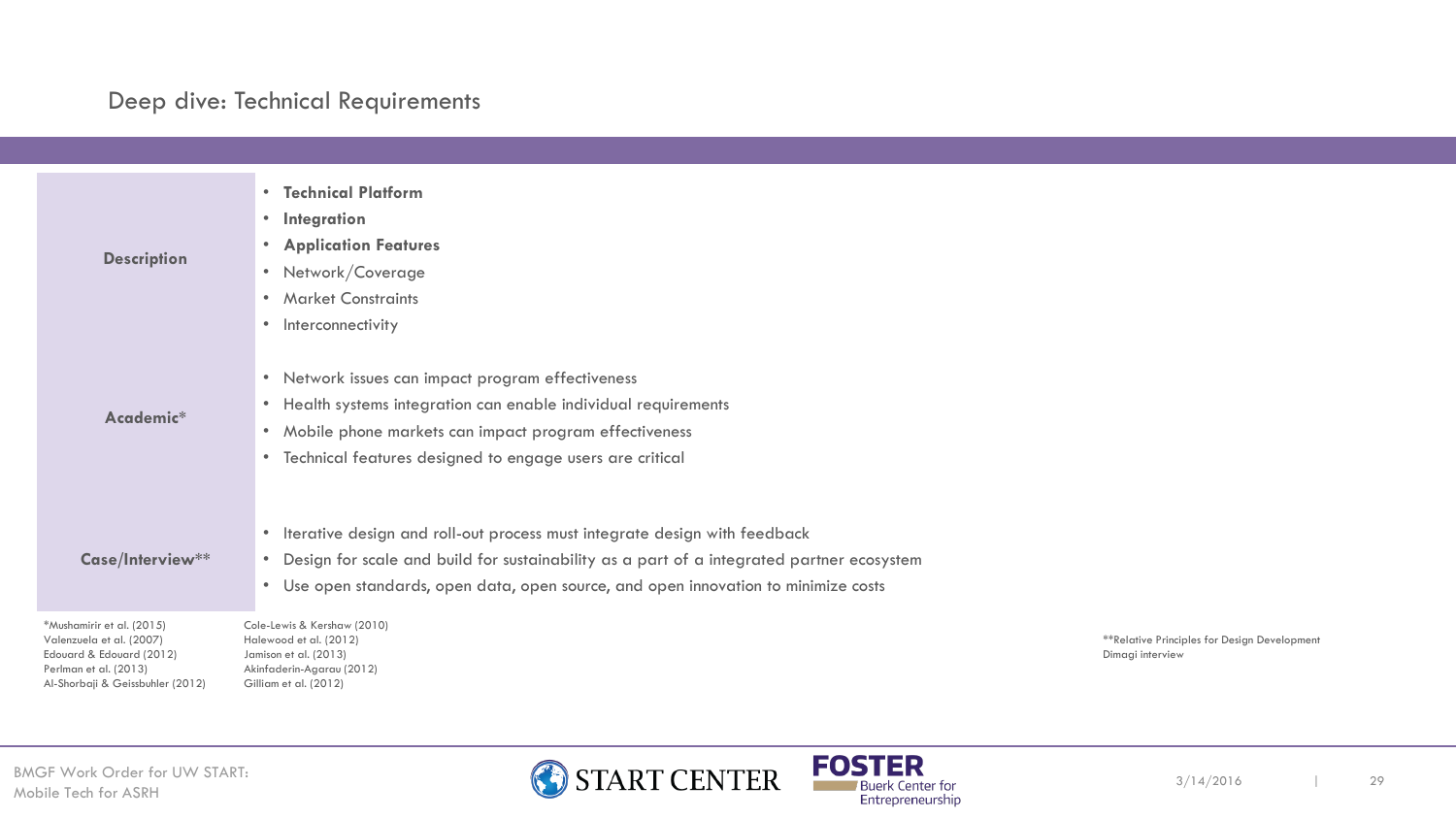## Principles for Digital Development

- **Design with the User** 
	- Develop context appropriate solutions informed by user needs
	- Include all user groups in planning, development, implementation and assessment
	- Develop projects in an incremental and iterative manner
	- Design solutions that learn from and enhance existing workflows and plan for organizational adaptation
	- **Ensure solutions are sensitive to, and useful for, the most** marginalized populations: women, children, those with instabilities, and those affected by conflict and disaster

#### **Understand the Existing Ecosystem**

- **Participate in networks and communities of like-minded** practitioners
- Align to existing technological, legal, and regulatory policies
- **Design for Scale** 
	- Design for scale from the start, and assess and mitigate dependencies that might limit ability to scale
	- **Employ a "systems" approach to design, considering** implications of design beyond an immediate project
	- Be replicable and customizable in other countries and contexts
	- **D** Demonstrate impact before scaling a solution
	- **Analyze all technology choices through the lens of** national and regional scale
	- $\Box$  Factor in partnerships from the beginning and start early negotiations

#### **Build for Sustainability**

- **Plan for sustainability from the start, including planning** for long-term financial health e.g., assessing total cost of ownership
- Utilize and invest in local communities and developers by default and help catalyze their growth
- **Engage with local governments to ensure integration into** national strategy and identify high-level government advocates
- **Be Data Driven** 
	- Design projects so that impact can be measured at discrete milestones with a focus on outcomes rather than outputs
	- **E** Evaluate innovative solutions and areas where there are gaps in data and evidence
	- **Use real-time information to monitor and inform** management decisions at all levels
	- When possible, leverage data as a by-product of user actions and transactions for assessments
- **Use Open Standards, Open Data, Open Source, and Open Innovation** 
	- Adopt and expand existing open standards
	- $\Box$  Open data and functionalities and expose them in documented APIs (Application Programming Interfaces) where use by a larger community is possible
	- Invest in software as a public good
	- Develop software to be open source by default with the code made available in public repositories and supported through developer communities

#### **Reuse and Improve**

- Use, modify and extend existing tools, platforms, and frameworks when possible
- **D** Develop in modular ways favoring approaches that are interoperable over those that are monolithic by design
- **Address Privacy & Security** 
	- Assess and mitigate risks to the security of users and their data
	- **Q** Consider the context and needs for privacy of personally identifiable information when designing solutions and mitigate accordingly
	- **Ensure equity and fairness in co-creation, and protect the** best interests of the end end-users

#### **Be Collaborative**

- **Engage diverse expertise across disciplines and industries** at all stages
- **D** Work across sector silos to create coordinated and more holistic approaches
- D Document work, results, processes and best practices and share them widely
- **Publish materials under a Creative Commons license by** default, with strong rationale if another licensing approach is taken



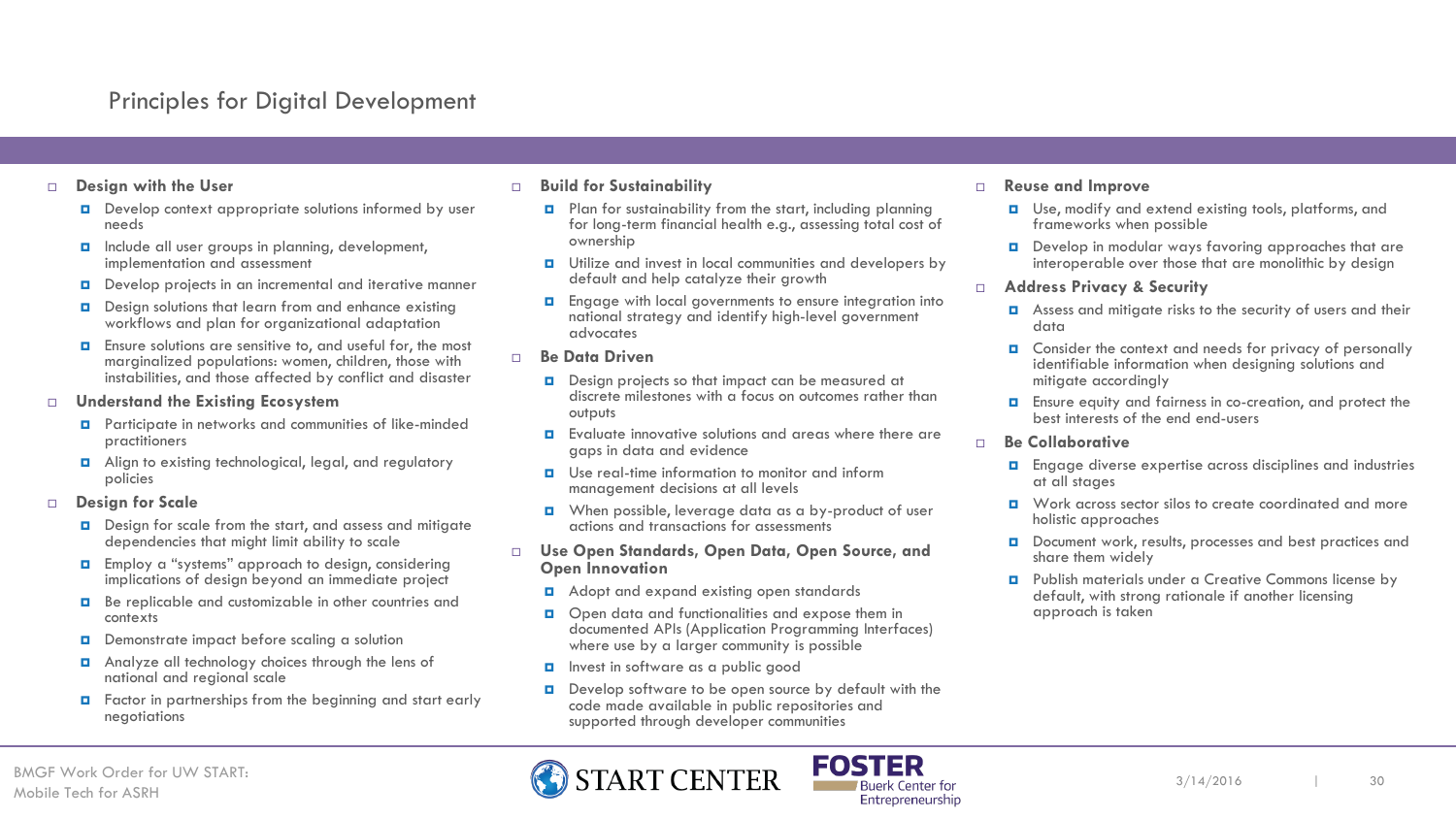## Deep dive: Program Design

| <b>Description</b>                                                                                                       | • Content<br>• Dose<br>· Language<br>• Stakeholders        | • Costing<br>• Marketing<br>• Simplicity<br>• Storytelling                       | • Multimedia<br>• Monitoring & Evaluation                                    |
|--------------------------------------------------------------------------------------------------------------------------|------------------------------------------------------------|----------------------------------------------------------------------------------|------------------------------------------------------------------------------|
| Academic*                                                                                                                | • Program design can be used to tap into social constructs | • Program design has to be engaging in order to sustain interest and usage       |                                                                              |
|                                                                                                                          |                                                            | • To be sustainable, program needs peer acceptance and support of other programs |                                                                              |
|                                                                                                                          | • Messaging is specific and grounded in local reality      |                                                                                  |                                                                              |
| Case/Interview**                                                                                                         | • Has to be supported by personal connection               |                                                                                  |                                                                              |
|                                                                                                                          | • Storytelling works for ASRH                              |                                                                                  |                                                                              |
|                                                                                                                          | • Intervention dose is important                           |                                                                                  |                                                                              |
| *Edouard & Edouard (2012)<br>Sommer et al. (2015)<br>Halewood et al. (2012)<br>Pfeiffer et al. (2014)<br>Pearlman (2013) | Lopez (2014)                                               |                                                                                  | **Chakruok Radio<br><b>mCENAS</b><br>No-Yawa<br>JustTested<br>All Interviews |



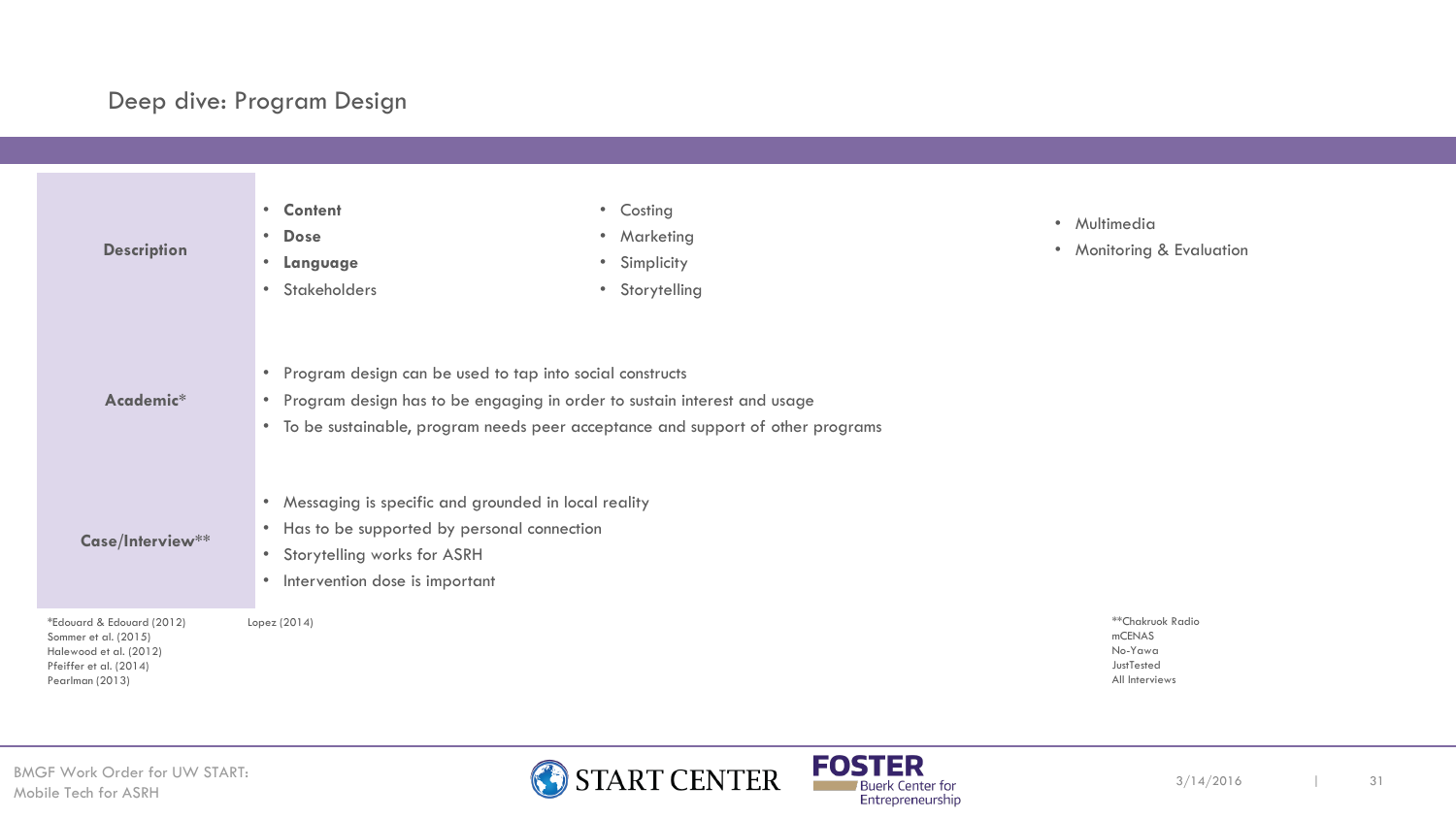## Illustrative list of promising SRH mHealth case studies that show behavior change

| <b>Program Name</b>                              | <b>Metrics/Outcomes</b>                                                                                                                                                            |  |
|--------------------------------------------------|------------------------------------------------------------------------------------------------------------------------------------------------------------------------------------|--|
| Chakruok Interactive Radio Program               | Increased uptake of FP services among married girls                                                                                                                                |  |
| MAMA Bangladesh, South Africa, Nigeria,<br>India | Messages downloaded and used by 161 organizations in 54 countries around the world                                                                                                 |  |
| <b>MIRA Channel</b>                              | Increase in uptake of folic acid during pregnancy, the number of pregnant women visiting frontline health workers or Anganwadi Workers, and<br>deliveries at healthcare facilities |  |
| <b>Wired Mothers</b>                             | Increase in skilled delivery attendance. 60% of the women in the intervention group, versus 47% in the control group, delivered with skilled<br>attendants                         |  |
| EmPowerll                                        | Increase in uptake/adherence to ARVs                                                                                                                                               |  |
| No-Yawa                                          | 34% users changed family planning behavior ( $n = 40$ )                                                                                                                            |  |
| Alive & Thrive                                   | Changed breastfeeding behavior in mothers                                                                                                                                          |  |
| mCENAS!                                          | Increased ever use (oral pills; emergency) and current use (condoms; oral pills)                                                                                                   |  |
| m4RH                                             | 13% users reported increased knowledge, and "some" behavior change indicated in users                                                                                              |  |



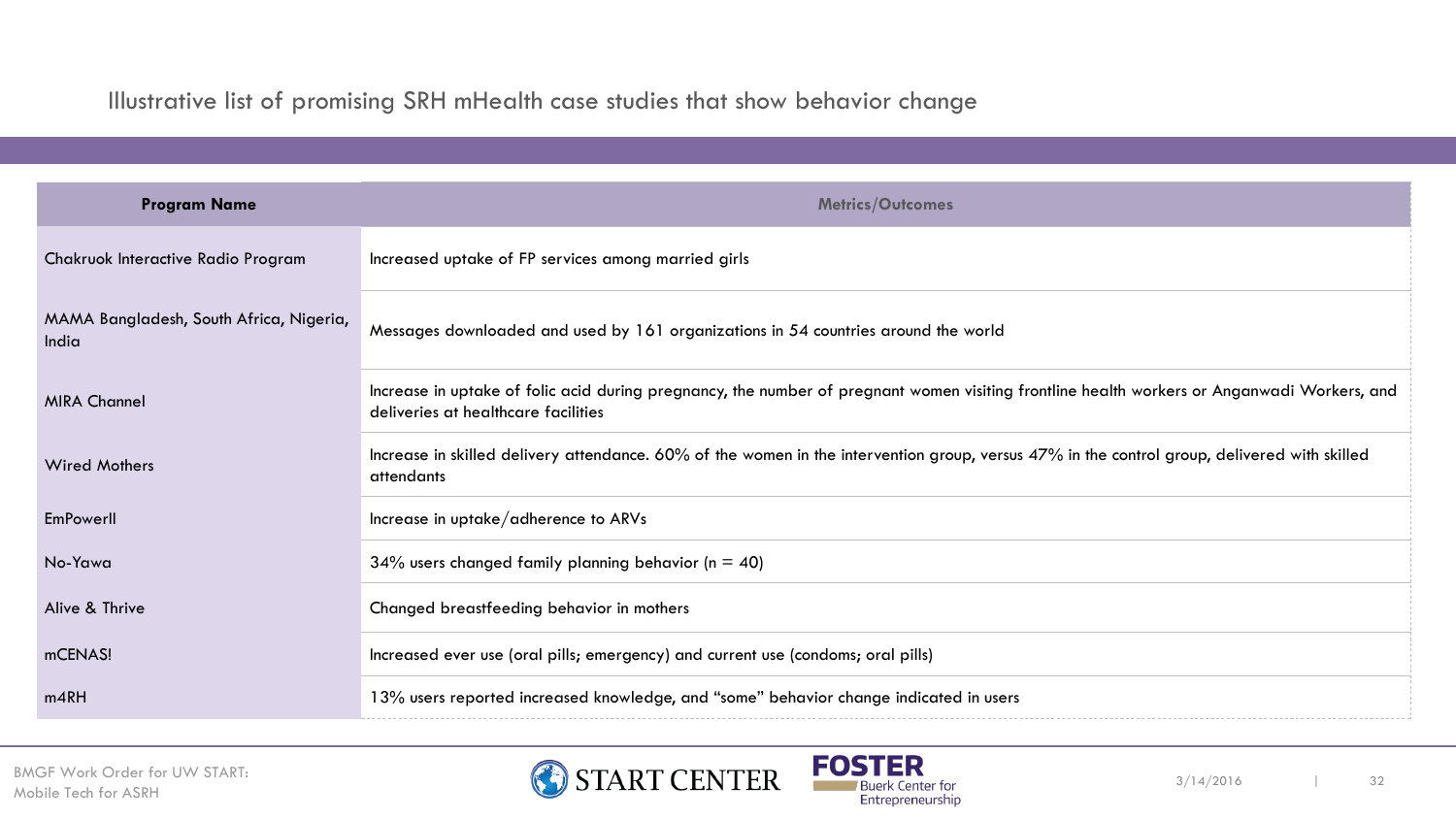## **Illustrative Case Study:** No-Yawa:- Mobile services to improve reproductive health among youth in Ghana



- Low use of modern FP methods among women
- High teen pregnancy rates

- On-demand information and language compatibility
- Available options and clinical referrals
- Story messages to communicate knowledge
- Multi-platform integration to accommodate user demands: web, social media, voice, SMS, hotline and local clinics
- Compatibility in six local languages
- Voice and SMS messages, hotline, local clinics
- Integrating youth behavior change information, youth-targeted contraceptive social marketing and youth-friendly clinic services to create a social movement for improved SRH
- Address unmet need for youth-friendly information, services and products
- Hosts "event, concerts and activities all around the country…"

# **START CENTER**

#### **Program Overview**

#### **Location:** Ghana

**Sponsors:** Grameen Foundation, DKT International Ghana, Marie Stopes International Ghana

**Users:** 126,000

**Platforms:** Web, SMS and voice messages, hotline, social media, local clinics

**Outcome:** 34% of users changed their behavior, 90% found messages useful  $(n=40)$ 

#### **Lessons Learned**:

- 1. User-centered design is critical: balance between content that pushes boundaries without alienating conservative youth
- 2. Engage youth through ease of access (multiple channels), interactivity and built-in rewards (peer recognition, prizes)
- 3. Extensive outreach is necessary to engage rural youth
- 4. Where possible, content for youth and guardians should be integrated simultaneously to encourage dialogue

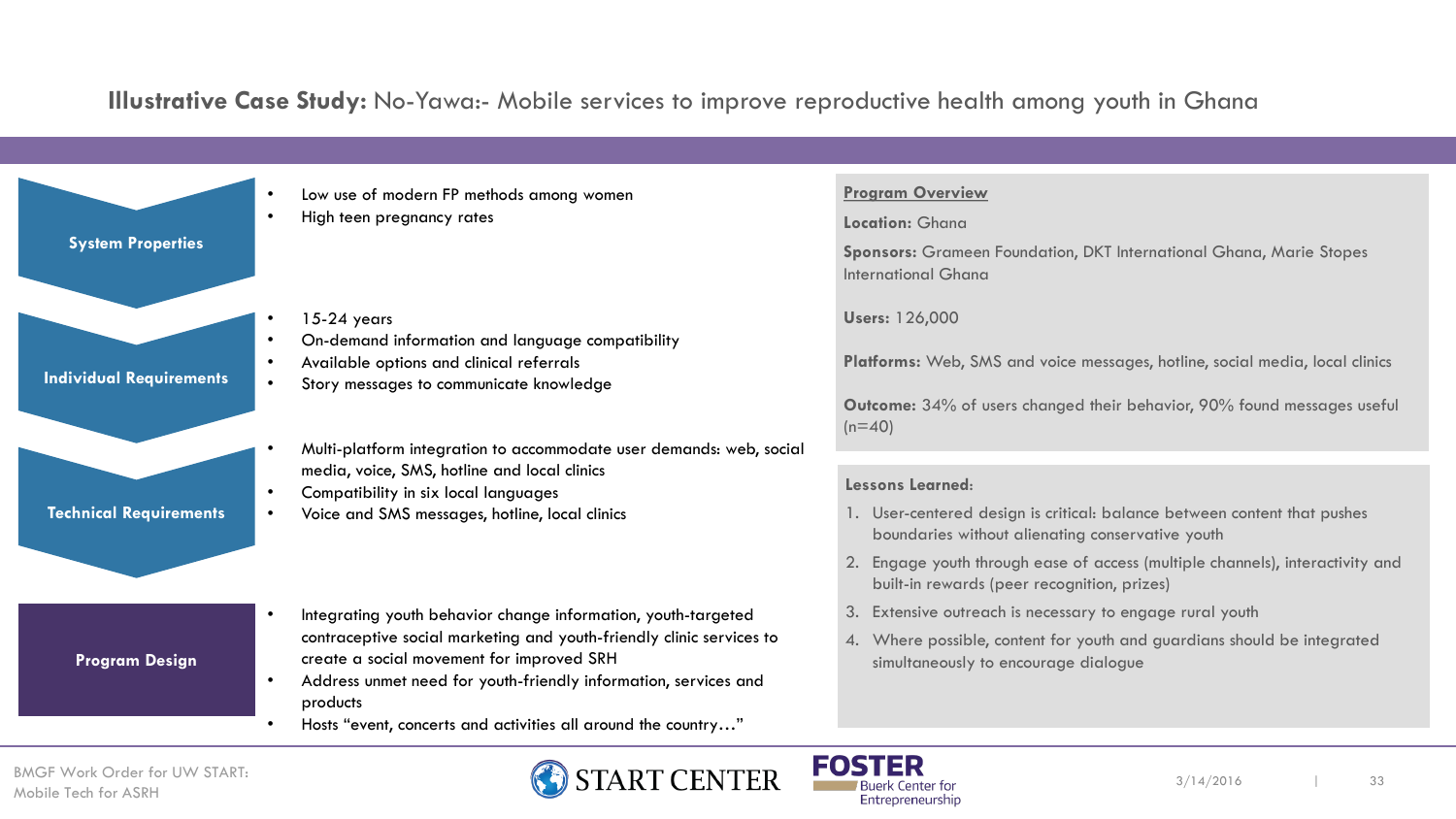Program Elements



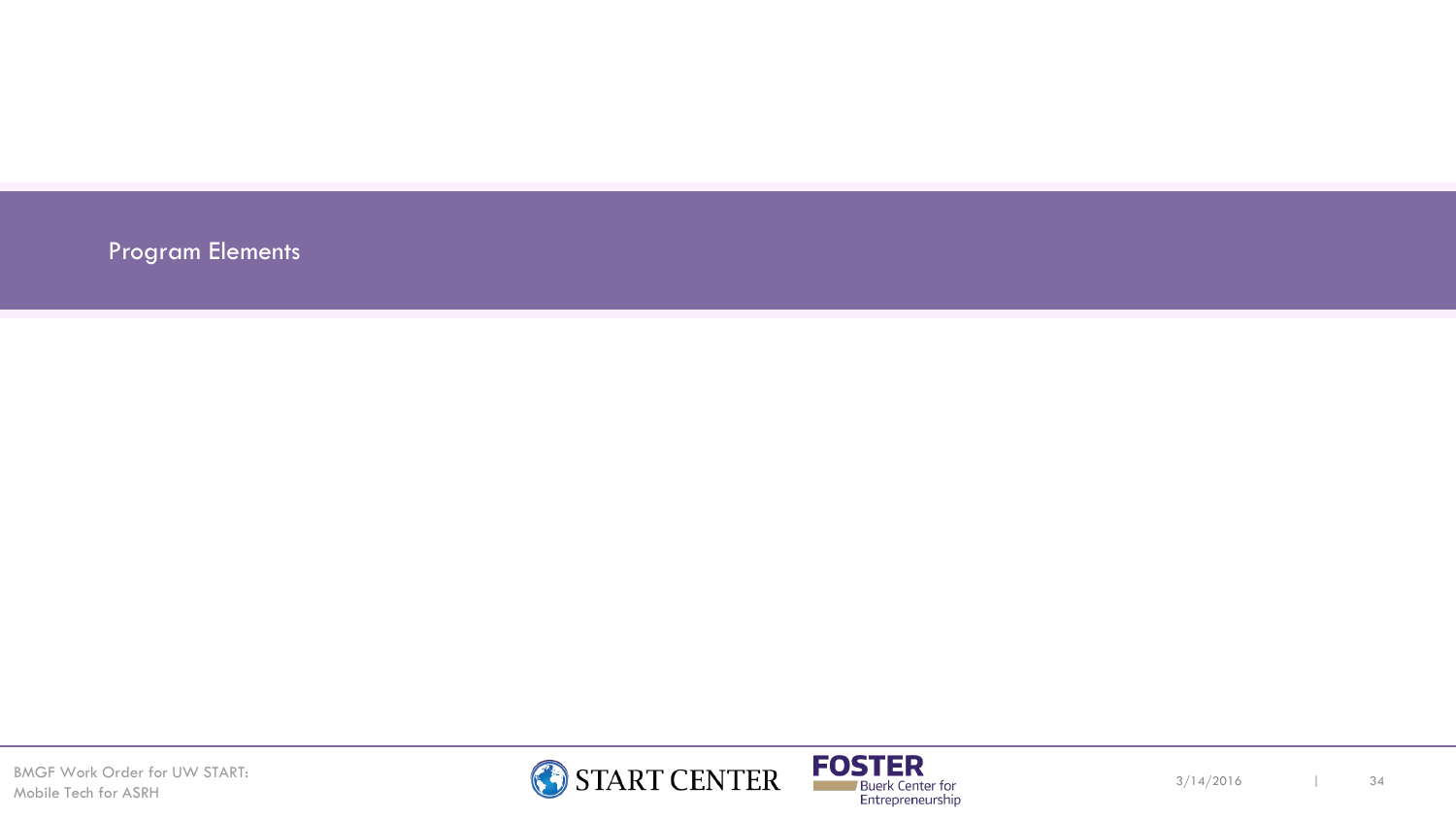**Analysis**: How long do these programs remain in contact with their target audience?

We saw 3 general models for program timeline and follow up:

## **Pilot programs**

**Time:** 2-3 month follow up **Purpose:** Monitoring and evaluation

- Workplace-based SMS Awareness Campaign
- CycleTel™
- NightWatch: Mobile
- mCenas!
- JustTested

## **Extended Follow Up**

**Time:** 2-24 months

**Purpose:** Research study or public health campaign

### • **0-12 months:**

- Chakruok Radio (10 months)
- Alive & Thrive (10 months)
- MomConnect (duration of pregnancy)
- Wazazi Nipendeni (12 months)
- **13- 24 months:**
- Wired Mothers (23 months)
- EMPower II (24 months)
- m4RH (17 months)
- Project Khuluma (24 months)
- Shujaaz (24 months)

## **Ongoing Roll Out**

**Time:** continuous (no target dosage) **Purpose**: Public health campaign, private sector app

- Workplace-based SMS Awareness Campaign
- CycleTel™
- MIRA Channel
- iCycleBeads™
- MAMA
- No-Yawa



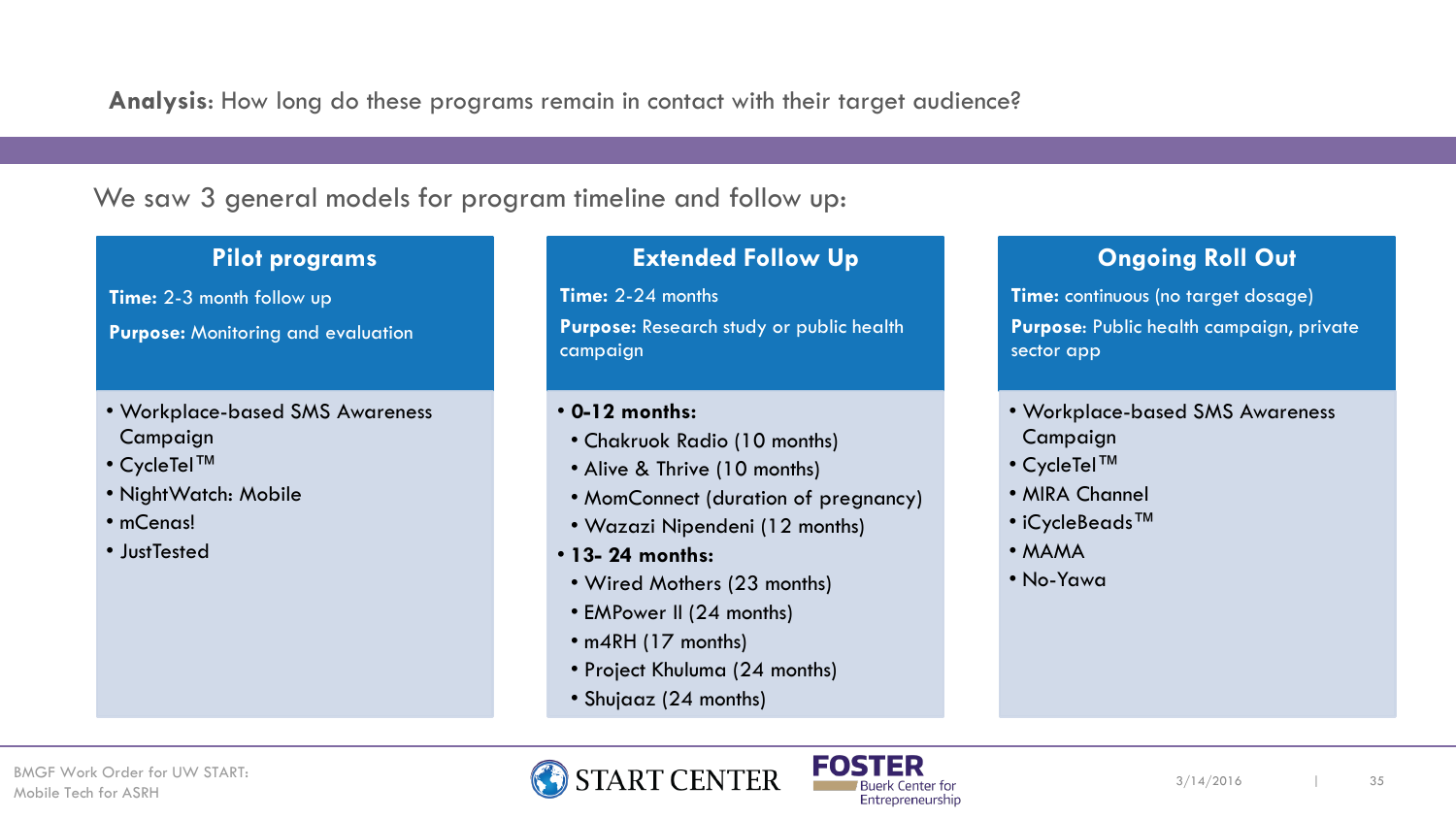**Analysis**: How often and in what ways do these programs contact their target audience?

| <b>Intensity</b> | <b>Cases</b>                                                                                                                                                                                                                                       | <b>Examples</b>                                                                                                                                                                                                                                                                                                                                     |
|------------------|----------------------------------------------------------------------------------------------------------------------------------------------------------------------------------------------------------------------------------------------------|-----------------------------------------------------------------------------------------------------------------------------------------------------------------------------------------------------------------------------------------------------------------------------------------------------------------------------------------------------|
| High             | Chakruok Interactive Radio Program, Wazazi<br>Nipendeni (Parents, Love Me), NightWatch: Mobile,<br>Alive & Thrive                                                                                                                                  | SMS and calls incorporated into weekly radio drama linked to Facebook discussions<br>$\bullet$<br>Monthly breastfeeding lessons during microcredit meetings, SMS and voice<br>$\bullet$<br>messaging, small group skit participation<br>Mass media campaigns incorporated<br>$\bullet$                                                              |
| Moderate         | Project Khuluma, No-Yawa, Wired Mothers, MIRA<br>Channel, CycleTel™                                                                                                                                                                                | SMS and support groups<br>$\bullet$<br>SMS push notification combined with other platforms (Facebook, quizzes, chatrooms)<br>$\bullet$<br>SMS push notifications tailored to gestational week, voucher for 2-way<br>$\bullet$<br>communication<br>Interactive toolkit including trackers for menstrual-cycle, immunizations, pregnancy<br>$\bullet$ |
| Low              | Workplace-based SMS Awareness Campaign, MAMA,<br>EMPower II, mCenas!, Mobile 4 Reproductive Health<br>(m4RH), SMS and IVR to Improve Family Planning<br>Services, Text Me! Flash Me! Call me!, JustTested,<br>MomConnect, iCycleBeads <sup>™</sup> | SMS push notifications and radio<br>$\bullet$<br>SMS two-way communication<br>$\bullet$<br>SMS two-way communication and voice messages<br>$\bullet$<br>SMS push notifications alone                                                                                                                                                                |



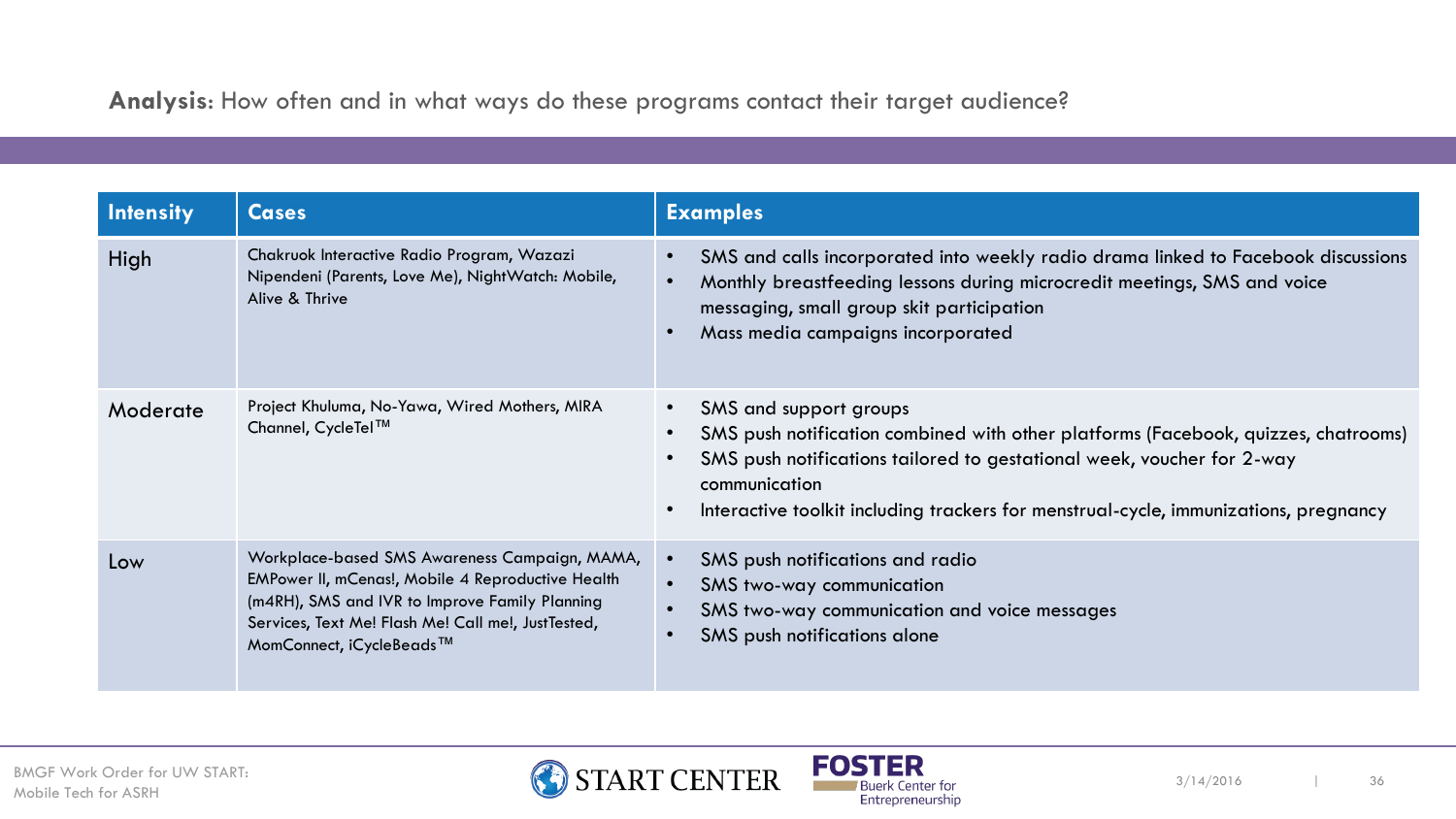**Analysis**: Health focus areas of select mHealth interventions





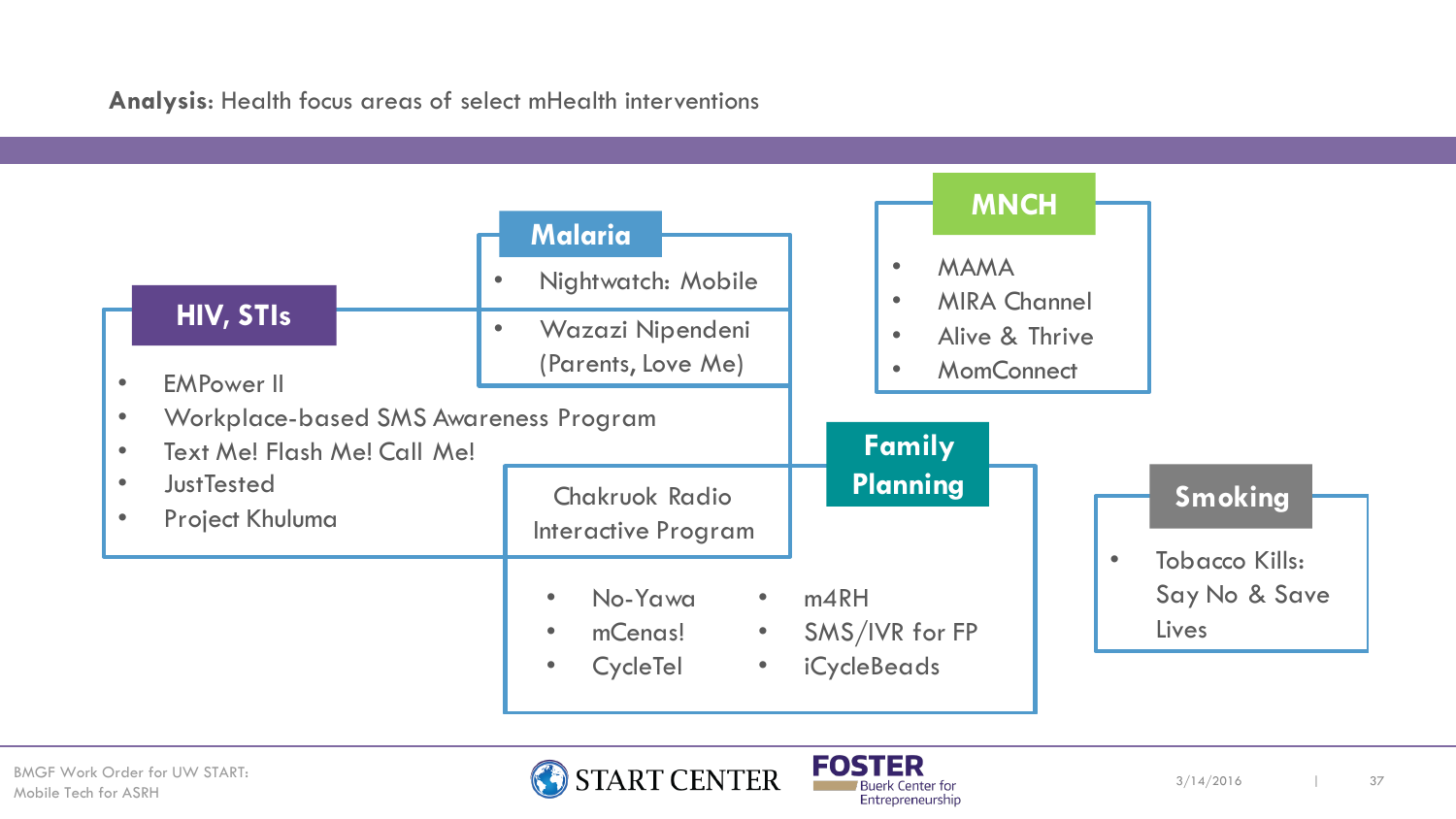Lessons Learned



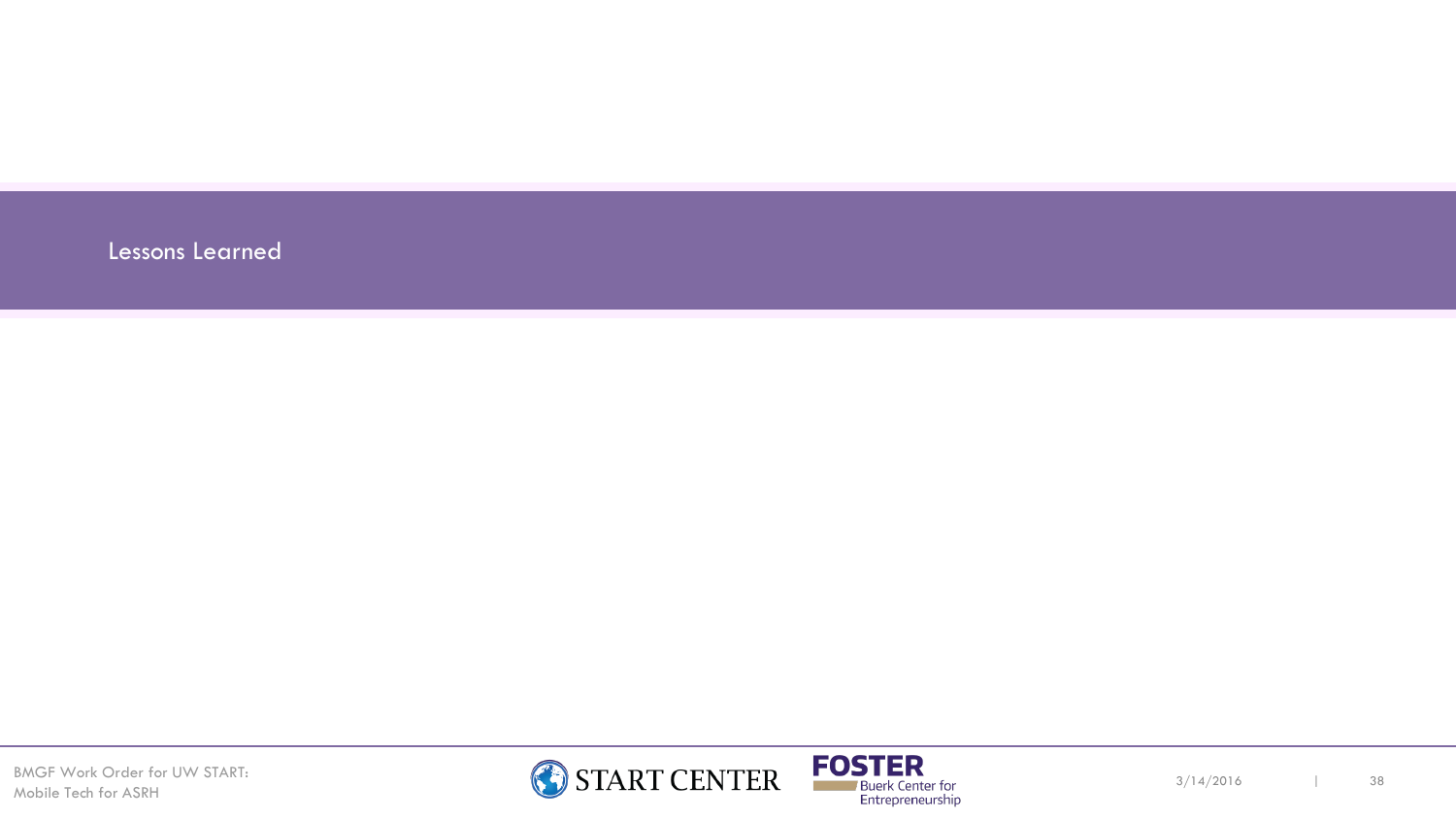## **Analysis**: What were the major takeaways from the case studies?

- **Synergy with multiple media channels (radio, social media) increases buy in, allows targeting subpopulations**
	- Chakruok Interactive Radio Program, Workplace-based SMS Awareness Campaign, No-Yawa, Mobile 4 Reproductive Health (m4RH), NightWatch: Mobile
- **Interaction and development between implementers, peer educations, and participants is necessary**
	- Workplace-based SMS Awareness Campaign, MAMA, iCycleBeads™, MomConnect, Wazazi Nipendeni (Parents, Love Me)
- **Strategic partnerships leveraging government, nonprofit, technology and mobile operators with local ownership are critical to success**
	- MAMA, Wired Mothers, CycleTel, Mobile 4 Reproductive Health (m4RH)
- **Ensure targeting of messages to demographics; separate targeting to both adolescents and guardians D** MAMA, No-Yawa, mCenas!
- **Incorporating benefactors and household decision makers in all stages to encourages empowerment, buy in, encourage spread of information to community**
	- **D** MAMA, MIRA Channel, EMPower II, Alive & Thrive